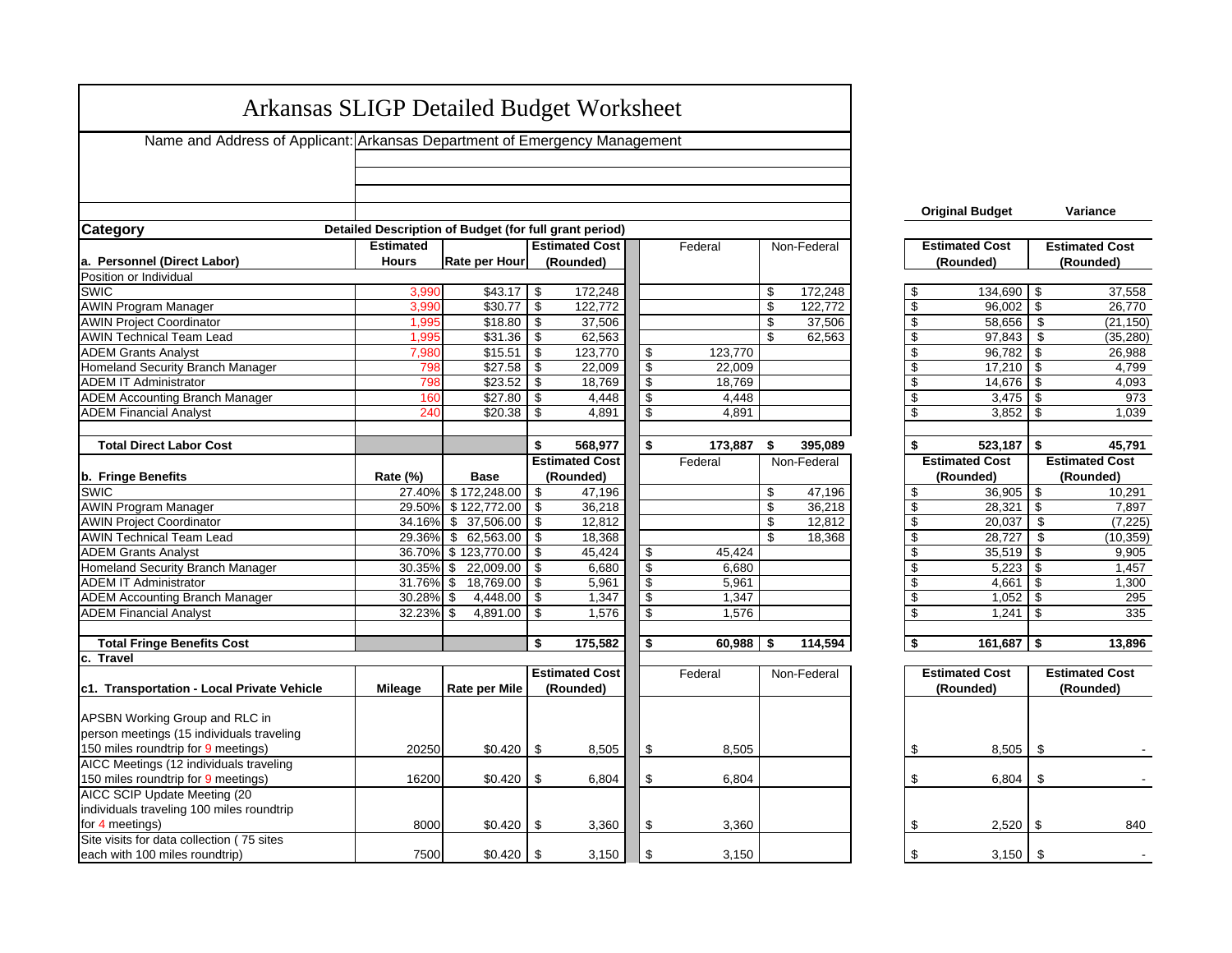| AICEC Meetings (10 individuals traveling        |              |                  |               |                       |                      |                      |     |                          |                          |                       |
|-------------------------------------------------|--------------|------------------|---------------|-----------------------|----------------------|----------------------|-----|--------------------------|--------------------------|-----------------------|
| 150 miles roundtrip for 19 meetings)            | 28500        | $$0.420$ \ \$    |               | 11,970                | \$<br>11,970         |                      | \$  | $7,560$   \$             |                          | 4,410                 |
| User requirements and coverage needs            |              |                  |               |                       |                      |                      |     |                          |                          |                       |
| meetings (75 sites each with 100 miles          |              |                  |               |                       |                      |                      |     |                          |                          |                       |
| roundtrip)                                      | 7500         | \$0.420          | - \$          | 3,150                 | \$<br>3,150          |                      | \$  | 3,150                    | \$                       |                       |
|                                                 |              |                  |               |                       |                      |                      |     |                          |                          |                       |
| Subtotal - Trans - Local Private Vehicle        |              |                  | \$            | 36,939                | \$<br>36,939         | \$.                  | \$  | 31.689                   | -\$                      | 5,250                 |
|                                                 |              |                  |               | <b>Estimated Cost</b> | Federal              | Non-Federal          |     | <b>Estimated Cost</b>    |                          | <b>Estimated Cost</b> |
| c2. Transportation - Airfare (show destination) | <b>Trips</b> | Fare             |               | (Rounded)             |                      |                      |     | (Rounded)                |                          | (Rounded)             |
| Regional and National meetings for              |              |                  |               |                       |                      |                      |     |                          |                          |                       |
| FirstNet (9 meetings for 8 individuals, post    |              |                  |               |                       |                      |                      |     |                          |                          |                       |
| award trips only, pre award costs will be       |              |                  |               |                       |                      |                      |     |                          |                          |                       |
| covered outside the grant.                      | 72           | \$425.00         | - \$          | 30,600                | \$<br>30,600         |                      | \$  | 34,000                   | \$                       | (3,400)               |
| Out of state training or conferences (9         |              |                  |               |                       |                      |                      |     |                          |                          |                       |
| trips for 8 individuals)                        | 72           | \$425.00         | \$            | 30,600                | \$<br>30.600         |                      | \$  | 34,000                   | \$                       | (3,400)               |
|                                                 |              |                  |               |                       |                      |                      |     |                          |                          |                       |
|                                                 |              |                  |               |                       |                      |                      |     |                          |                          |                       |
| Subtotal - Transportation - Airfare             |              |                  | \$            | 61,200                | \$<br>61,200         | \$                   | \$  | 68,000                   | \$                       | (6,800)               |
|                                                 |              |                  |               | <b>Estimated Cost</b> | Federal              | Non-Federal          |     | <b>Estimated Cost</b>    |                          | <b>Estimated Cost</b> |
| c3. Transportation - Other                      | Quantity     | <b>Unit Cost</b> |               | (Rounded)             |                      |                      |     | (Rounded)                |                          | (Rounded)             |
|                                                 |              |                  | \$            |                       |                      |                      | \$  | $\blacksquare$           | \$                       |                       |
|                                                 |              |                  | \$            | $\sim$                |                      |                      | \$  | $\blacksquare$           | $\overline{\mathbf{s}}$  |                       |
| Subtotal - Transportation - Other               |              |                  | \$            |                       | \$                   | \$                   | \$. |                          | \$                       |                       |
|                                                 |              |                  |               | <b>Estimated Cost</b> | Federal              | Non-Federal          |     | <b>Estimated Cost</b>    |                          | <b>Estimated Cost</b> |
| c4. Per Diem (indicate location)                | Days         | Rate per Day     |               | (Rounded)             |                      |                      |     | (Rounded)                |                          | (Rounded)             |
| Regional and National meetings for              |              |                  |               |                       |                      |                      |     |                          |                          |                       |
| FirstNet $(8 - 3)$ day meetings for 8           |              |                  |               |                       |                      |                      |     |                          |                          |                       |
| individuals \$50 per diem \$125 lodging)        | 192          | $$175.00$ \\$    |               | 33,600                | \$<br>33,600         |                      | \$  | 42,000                   | \$                       | (8,400)               |
| Out of state training or conferences (8 - 3     |              |                  |               |                       |                      |                      |     |                          |                          |                       |
| day trips for 8 individuals \$50 Per diem       |              |                  |               |                       |                      |                      |     |                          |                          |                       |
| \$125 lodging)                                  | 192          | $$175.00$ \\$    |               | 33,600                | \$<br>33,600         |                      | \$  | 42,000                   | \$                       | (8,400)               |
| In state site meetings for user                 |              |                  |               |                       |                      |                      |     |                          |                          |                       |
| requirements, coverage needs and data           |              |                  |               |                       |                      |                      |     |                          |                          |                       |
| collection (18 days away for 3 individuals      |              |                  |               |                       |                      |                      |     |                          |                          |                       |
| \$46 per diem \$77 lodging)                     | 54           | \$123.00         | -\$           | 6,642                 | \$<br>6,642          |                      | \$  | 15,498                   | \$                       | (8, 856)              |
|                                                 |              |                  |               |                       |                      |                      |     |                          |                          |                       |
| APSBN Working Group and RLC onsite 2            |              |                  |               |                       |                      |                      |     |                          |                          |                       |
| day workshop (4 meetings for 35                 |              |                  |               |                       |                      |                      |     |                          |                          |                       |
| individuals \$46 per diem \$77 lodging)         | 140          | $$123.00$ \$     |               | 17,220                | \$<br>17,220         |                      | \$  | 17,220                   | \$                       |                       |
|                                                 |              |                  |               |                       |                      |                      |     |                          |                          |                       |
| Subtotal - Per Diem or Subsistence              |              |                  | \$            | 91,062                | \$<br>91,062         | \$                   | \$  | 116,718                  | \$                       | (25, 656)             |
| <b>Total Travel Cost</b>                        |              |                  | \$            | 189,201               | \$<br>189,201        | \$<br>$\blacksquare$ | \$  | 216,407                  | S.                       | (27, 206)             |
|                                                 |              |                  |               | <b>Estimated Cost</b> | Federal              | Non-Federal          |     | <b>Estimated Cost</b>    |                          | <b>Estimated Cost</b> |
| d. Equipment                                    | Quantity     | <b>Unit Cost</b> |               | (Rounded)             |                      |                      |     | (Rounded)                |                          | (Rounded)             |
|                                                 | 0            | \$0.00           | \$            |                       | \$<br>$\overline{a}$ |                      | \$  | $\overline{\phantom{a}}$ | \$                       |                       |
|                                                 | 0            | \$0.00           | $\sqrt[6]{3}$ | $\blacksquare$        | \$<br>$\blacksquare$ |                      | \$  | $\blacksquare$           | $\overline{\mathcal{S}}$ |                       |
|                                                 |              |                  |               |                       |                      |                      |     |                          |                          |                       |
| <b>Total Equipment Cost</b>                     |              |                  | \$            | $\blacksquare$        | \$<br>$\blacksquare$ | \$                   | \$  | $\blacksquare$           | \$                       | $\blacksquare$        |
| e. Supplies and Materials                       |              |                  |               |                       |                      |                      |     |                          |                          |                       |

|   | \$       | 7,560                              | \$       | 4,410                              |
|---|----------|------------------------------------|----------|------------------------------------|
|   |          |                                    |          |                                    |
|   |          |                                    |          |                                    |
|   | \$       | 3,150                              | \$       |                                    |
|   | \$       | 31,689                             | \$       | 5,250                              |
| ľ |          | <b>Estimated Cost</b>              |          | <b>Estimated Cost</b>              |
|   |          | (Rounded)                          |          | (Rounded)                          |
|   |          |                                    |          |                                    |
|   |          |                                    |          |                                    |
|   | \$       | 34,000                             | \$       | (3,400)                            |
|   | \$       | 34,000                             | \$       | (3,400)                            |
|   |          |                                    |          |                                    |
|   |          |                                    |          |                                    |
| ľ | \$       | 68,000<br><b>Estimated Cost</b>    | \$       | (6,800)<br><b>Estimated Cost</b>   |
|   |          | (Rounded)                          |          | (Rounded)                          |
|   | \$       |                                    | \$       |                                    |
|   | \$       |                                    | \$       |                                    |
|   | \$       |                                    | \$       |                                    |
| ľ |          | <b>Estimated Cost</b><br>(Rounded) |          | <b>Estimated Cost</b><br>(Rounded) |
|   |          |                                    |          |                                    |
|   |          |                                    |          |                                    |
|   | \$       | 42,000                             | \$       | (8,400)                            |
|   |          |                                    |          |                                    |
|   | \$       | 42,000                             | \$       | (8,400)                            |
|   |          |                                    |          |                                    |
|   |          |                                    |          |                                    |
|   | \$       | 15,498                             | \$       | (8, 856)                           |
|   |          |                                    |          |                                    |
|   |          |                                    |          |                                    |
|   | \$       | 17,220                             | \$       |                                    |
|   |          |                                    |          |                                    |
|   | \$<br>\$ | 116,718<br>216,407                 | \$<br>\$ | (25, 656)<br>(27, 206)             |
| ľ |          | <b>Estimated Cost</b>              |          | <b>Estimated Cost</b>              |
|   |          | (Rounded)                          |          | (Rounded)                          |
|   | \$       |                                    | \$       | L.                                 |
|   | \$       | $\overline{a}$                     | \$       |                                    |
|   | \$       |                                    | \$       |                                    |
|   |          |                                    |          |                                    |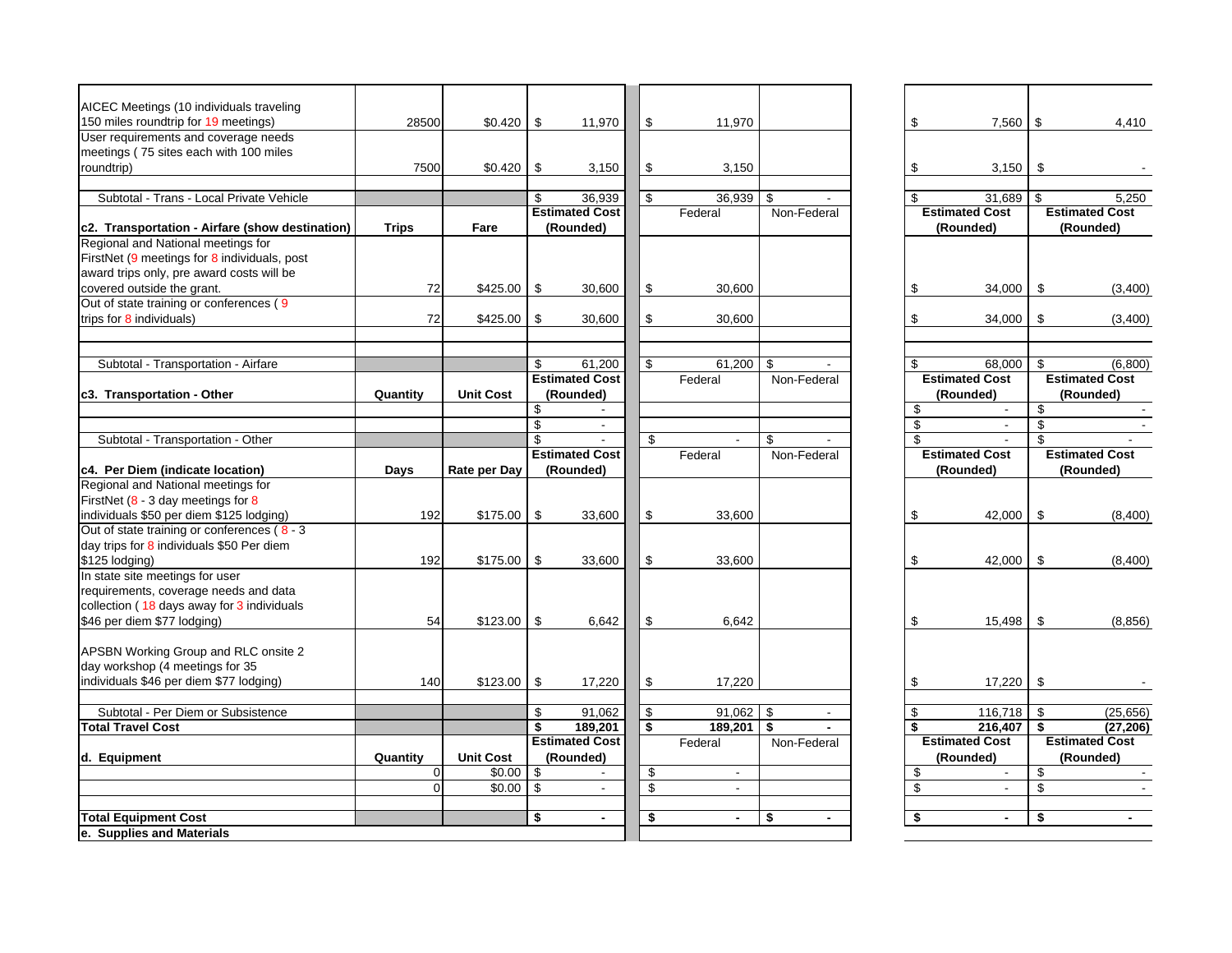|                                                       |                |                   |     | <b>Estimated Cost</b> |                          | Federal                  | Non-Federal          |                                  | <b>Estimated Cost</b> |                                  | <b>Estimated Cost</b>    |
|-------------------------------------------------------|----------------|-------------------|-----|-----------------------|--------------------------|--------------------------|----------------------|----------------------------------|-----------------------|----------------------------------|--------------------------|
| e1. Consumable Supplies                               | Quantity       | <b>Unit Cost</b>  |     | (Rounded)             |                          |                          |                      |                                  | (Rounded)             |                                  | (Rounded)                |
| Printing and Paper (\$800 per year)                   | 4.5            | \$800.00          | \$  | 3,600                 | \$                       | 3.600                    |                      | \$                               | 2.400                 | \$                               | 1,200                    |
| Office Supplies for Admin Support (\$367              |                |                   |     |                       |                          |                          |                      |                                  |                       |                                  |                          |
| per year)                                             | 4.5            | \$367.00          | \$  | 1,652                 | \$                       | 1,652                    |                      | \$                               | 1,101                 | \$                               | 551                      |
| Postage(\$82 per year)                                | 4.5            | \$82.00           | \$  | 369                   | \$                       | 369                      |                      | \$                               | 420                   | \$                               | (51)                     |
|                                                       |                |                   |     |                       |                          |                          |                      |                                  |                       |                                  |                          |
| Subtotal - Consumable Supplies                        |                |                   | \$  | 5,621                 | \$                       | 5,621                    | \$.                  | \$                               | 3,921                 | \$                               | 1,700                    |
|                                                       |                |                   |     | <b>Estimated Cost</b> |                          | Federal                  | Non-Federal          |                                  | <b>Estimated Cost</b> |                                  | <b>Estimated Cost</b>    |
| e2. Non-Consumable Materials                          | Quantity       | <b>Unit Cost</b>  |     | (Rounded)             |                          |                          |                      |                                  | (Rounded)             |                                  | (Rounded)                |
| Printer/Scanner/Fax all in one                        | $\mathbf{1}$   | 894.00<br>\$      | -\$ | 894                   | \$                       | 894                      |                      | \$                               | 900                   | \$                               | $\overline{(6)}$         |
| Tablet Type PC                                        |                | $$1,000.00$ \$    |     | 3,000                 | $\overline{\mathcal{S}}$ | 3,000                    |                      | \$                               | 7,000                 | $\overline{\boldsymbol{\theta}}$ | (4,000)                  |
| Multi Band Radio                                      |                | \$5,000.00        | \$  | 5,000                 | \$                       | 5,000                    |                      | \$                               | 5,000                 | \$                               |                          |
| <b>Workstation Computer and Monitor</b>               | 1              | \$2,500.00        | \$  | 2,500                 | \$                       | 2,500                    |                      | \$                               | 2,500                 | \$                               |                          |
| <b>Outreach Laptop</b>                                |                | \$1,998.00        | \$  | 1,998                 | $\sqrt[6]{\frac{1}{2}}$  | 1,998                    |                      | $\overline{\boldsymbol{\theta}}$ |                       | \$                               | 1,998                    |
| Projector                                             |                | \$1,000.00        | \$  | 2,000                 | $\overline{\$}$          | 2,000                    |                      | \$                               |                       | \$                               | 2,000                    |
| Work center phone                                     |                | \$500.00          | \$  | 500                   | \$                       | 500                      |                      | \$                               | 500                   | \$                               |                          |
|                                                       |                |                   | \$  |                       |                          |                          |                      |                                  |                       |                                  |                          |
| Subtotal - Non-Consumable Materials                   |                |                   | \$  | 15,892                | \$                       | 15,892                   | \$                   | \$                               | 15,900                | \$                               | (8)                      |
| <b>Total Supplies and Materials Cost</b>              |                |                   | \$  | 21,513                | \$                       | 21,513                   | \$                   | S.                               | 19,821                | S.                               | 1,692                    |
|                                                       |                |                   |     | <b>Estimated Cost</b> |                          | Federal                  | Non-Federal          |                                  | <b>Estimated Cost</b> |                                  | <b>Estimated Cost</b>    |
| f. Contractual - Consultants (Type)                   | Days           | Rate per Day      |     | (Rounded)             |                          |                          |                      |                                  | (Rounded)             |                                  | (Rounded)                |
| Administrative Assistant (half time \$10.50 per hour) |                | \$84.00           | \$  |                       | \$                       |                          |                      | \$                               | 32,760                | \$                               | (32, 760)                |
| Project Assistant (full time \$27.72 per hour)        | 1000           | \$221.76          | \$  | 221,760               | $\overline{\mathcal{S}}$ | 221,760                  |                      | $\overline{\mathbf{s}}$          | 172,973               | \$                               | 48,787                   |
|                                                       |                |                   |     |                       |                          |                          |                      |                                  |                       |                                  |                          |
| <b>Public Safety Communications Consultant</b>        |                |                   |     |                       |                          |                          |                      |                                  |                       |                                  |                          |
| (as needed at \$133.28 per hour)                      | 730            | \$1,066.24        | \$  | 778,355               | \$                       | 778,355                  |                      | \$                               | 810,342               | \$                               | (31, 987)                |
| College Interns for site meetings support (           |                |                   |     |                       |                          |                          |                      |                                  |                       |                                  |                          |
| 8 individuals at various times for 300                |                |                   |     |                       |                          |                          |                      |                                  |                       |                                  |                          |
| hours each at \$12 per hour)                          |                | $$96.00$ \\$      |     |                       | \$                       |                          |                      | \$                               | 28,800                | \$                               | (28, 800)                |
| Meeting Facilitation (Retreats and                    |                |                   |     |                       |                          |                          |                      |                                  |                       |                                  |                          |
| Workshops)                                            |                | $$250.00$ \$      |     |                       | \$                       |                          |                      | \$                               | 2,500                 | \$                               | (2,500)                  |
|                                                       |                |                   |     |                       |                          |                          |                      |                                  |                       |                                  |                          |
| <b>Total Consultants Cost</b>                         |                |                   | \$  | 1,000,115             | \$                       | 1,000,115                | \$<br>$\blacksquare$ | \$                               | 1,047,375             | \$                               | (47, 260)                |
|                                                       |                |                   |     | <b>Estimated Cost</b> |                          | Federal                  | Non-Federal          |                                  | <b>Estimated Cost</b> |                                  | <b>Estimated Cost</b>    |
| f1. Contractual - Contracts (List individually)       | Quantity       | <b>Unit Cost</b>  |     | (Rounded)             |                          |                          |                      |                                  | (Rounded)             |                                  | (Rounded)                |
| Information Network of Arkansas                       |                | $$10,000.00$ \ \$ |     |                       | \$                       | $\blacksquare$           |                      | \$                               | 10,000                | \$                               | (10,000)                 |
|                                                       | $\overline{0}$ | $$0.00$ \ \$      |     |                       | \$                       |                          |                      | \$                               |                       | \$                               | $\overline{\phantom{a}}$ |
|                                                       |                |                   |     |                       |                          |                          |                      |                                  |                       |                                  |                          |
| <b>Total Subcontracts Cost</b>                        |                |                   | \$  |                       | \$                       | $\blacksquare$           | \$<br>$\blacksquare$ | \$                               | 10,000                | \$                               | (10,000)                 |
| <b>Total Contractual - Consultants</b>                |                |                   | \$  | 1,000,115             | \$                       | 1,000,115                | \$                   | \$                               | 1,057,375             | \$                               | (57, 260)                |
|                                                       |                |                   |     |                       |                          |                          |                      |                                  |                       |                                  |                          |
| g. Construction Costs                                 |                |                   |     |                       |                          |                          |                      |                                  |                       |                                  |                          |
|                                                       |                |                   |     | <b>Estimated Cost</b> |                          | Federal                  | Non-Federal          |                                  | <b>Estimated Cost</b> |                                  | <b>Estimated Cost</b>    |
| g1. Administrative and legal expenses                 | Quantity       | <b>Unit Cost</b>  |     | (Rounded)             |                          |                          |                      |                                  | (Rounded)             |                                  | (Rounded)                |
|                                                       |                |                   | \$  |                       |                          |                          |                      | \$                               |                       | \$                               |                          |
| Subtotal - Administrative and legal expenses          |                |                   | \$  | $\blacksquare$        | \$                       | $\overline{\phantom{a}}$ | \$                   | \$                               | $\sim$                | \$                               |                          |
|                                                       |                |                   |     | <b>Estimated Cost</b> |                          | Federal                  | Non-Federal          |                                  | <b>Estimated Cost</b> |                                  | <b>Estimated Cost</b>    |
| g2. Architectural and engineering fees                | Quantity       | <b>Unit Cost</b>  |     | (Rounded)             |                          |                          |                      |                                  | (Rounded)             |                                  | (Rounded)                |
|                                                       |                |                   | \$  |                       |                          |                          |                      | \$                               |                       | \$                               |                          |
|                                                       |                |                   |     |                       |                          |                          |                      |                                  |                       |                                  |                          |
| Subtotal - Architectural and engineering fees         |                |                   | \$  |                       | \$                       |                          | \$                   | \$                               |                       | \$                               |                          |

|    | <b>Estimated Cost</b> | <b>Estimated Cost</b> |                       |  |  |  |  |
|----|-----------------------|-----------------------|-----------------------|--|--|--|--|
|    | (Rounded)             |                       | (Rounded)             |  |  |  |  |
| \$ | 2,400                 | \$                    | 1,200                 |  |  |  |  |
| \$ | 1,101                 | \$                    | 551                   |  |  |  |  |
| \$ | 420                   | \$                    | (51)                  |  |  |  |  |
|    |                       |                       |                       |  |  |  |  |
| \$ | 3,921                 | \$                    | 1,700                 |  |  |  |  |
|    | <b>Estimated Cost</b> |                       | <b>Estimated Cost</b> |  |  |  |  |
|    | (Rounded)             |                       | (Rounded)             |  |  |  |  |
| \$ | 900                   | \$                    | (6)                   |  |  |  |  |
| \$ | 7,000                 | \$                    | (4,000)               |  |  |  |  |
| \$ | 5,000                 | \$                    |                       |  |  |  |  |
| \$ | 2,500                 | \$                    |                       |  |  |  |  |
| \$ |                       | \$                    | 1,998                 |  |  |  |  |
| \$ |                       | \$                    | 2,000                 |  |  |  |  |
| \$ | 500                   | \$                    |                       |  |  |  |  |
|    |                       |                       |                       |  |  |  |  |
| \$ | 15,900                | \$                    | (8)                   |  |  |  |  |
| \$ | 19,821                | \$                    | 1,692                 |  |  |  |  |
|    | <b>Estimated Cost</b> |                       | <b>Estimated Cost</b> |  |  |  |  |
|    | (Rounded)             | (Rounded)             |                       |  |  |  |  |
| \$ | 32,760                | \$                    | (32, 760)             |  |  |  |  |
| \$ | 172,973               | \$                    | 48,787                |  |  |  |  |
|    |                       |                       |                       |  |  |  |  |
| \$ | 810,342               | \$                    | (31, 987)             |  |  |  |  |
|    |                       |                       |                       |  |  |  |  |
| \$ | 28,800                | \$                    | (28, 800)             |  |  |  |  |
| \$ | 2,500                 | \$                    | (2,500)               |  |  |  |  |
|    |                       |                       |                       |  |  |  |  |
|    |                       |                       |                       |  |  |  |  |
| \$ | 1,047,375             | \$                    | (47, 260)             |  |  |  |  |
|    | <b>Estimated Cost</b> |                       | <b>Estimated Cost</b> |  |  |  |  |
|    | (Rounded)             |                       | (Rounded)             |  |  |  |  |
| \$ | 10,000                | \$                    | (10,000)              |  |  |  |  |
| \$ |                       | \$                    |                       |  |  |  |  |
| \$ | 10,000                | \$                    | (10,000)              |  |  |  |  |

|  | <b>Estimated Cost</b> | <b>Estimated Cost</b> |                       |  |  |  |  |  |
|--|-----------------------|-----------------------|-----------------------|--|--|--|--|--|
|  | (Rounded)             | (Rounded)             |                       |  |  |  |  |  |
|  |                       |                       |                       |  |  |  |  |  |
|  |                       |                       |                       |  |  |  |  |  |
|  | <b>Estimated Cost</b> |                       | <b>Estimated Cost</b> |  |  |  |  |  |
|  | (Rounded)             |                       | (Rounded)             |  |  |  |  |  |
|  |                       |                       |                       |  |  |  |  |  |
|  |                       |                       |                       |  |  |  |  |  |
|  |                       |                       |                       |  |  |  |  |  |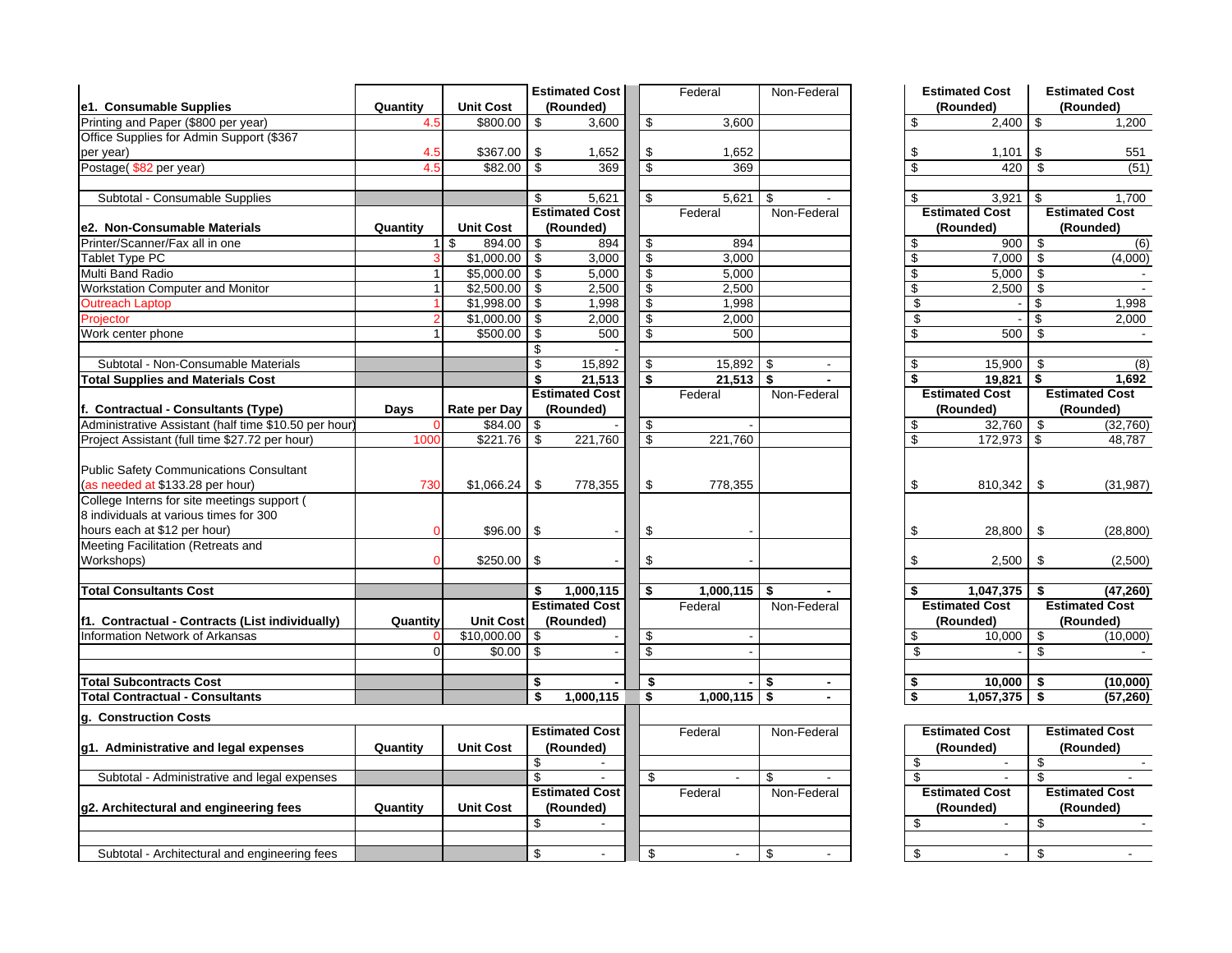|                                                            |        |                |                  |          | <b>Estimated Cost</b>              |                               | Federal        |          | Non-Federal                      |                                            | <b>Estimated Cost</b>              |          | <b>Estimated Cost</b>              |
|------------------------------------------------------------|--------|----------------|------------------|----------|------------------------------------|-------------------------------|----------------|----------|----------------------------------|--------------------------------------------|------------------------------------|----------|------------------------------------|
| g3. Construction                                           |        | Quantity       | <b>Unit Cost</b> |          | (Rounded)                          |                               |                |          |                                  |                                            | (Rounded)                          |          | (Rounded)                          |
|                                                            |        |                |                  | \$       |                                    |                               |                |          |                                  | \$                                         |                                    | \$       |                                    |
| Subtotal - Construction<br><b>Total Construction Costs</b> |        |                |                  | \$<br>\$ | $\blacksquare$                     | \$<br>$\overline{\mathbf{s}}$ | $\blacksquare$ | \$<br>\$ | $\blacksquare$<br>$\blacksquare$ | \$<br>$\overline{\boldsymbol{\mathsf{s}}}$ | $\sim$                             | \$<br>\$ |                                    |
|                                                            |        |                |                  |          |                                    |                               |                |          |                                  |                                            |                                    |          |                                    |
| h. Other Direct Costs                                      |        |                |                  |          |                                    |                               |                |          |                                  |                                            |                                    |          |                                    |
| <b>Item &amp; Descriptor</b>                               |        | Quantity       | <b>Unit Cost</b> |          | <b>Estimated Cost</b><br>(Rounded) |                               | Federal        |          | Non-Federal                      |                                            | <b>Estimated Cost</b><br>(Rounded) |          | <b>Estimated Cost</b><br>(Rounded) |
| Weekly team web meetings (5 attendees,                     |        |                |                  |          |                                    |                               |                |          |                                  |                                            |                                    |          |                                    |
| 30 min call, rate per minute)                              | Min.   | $\Omega$       | \$<br>0.14       | \$       |                                    |                               |                | \$       |                                  | \$                                         | 3,253                              | \$       | (3, 253)                           |
| APSBN Working Group and RLC web                            |        |                |                  |          |                                    |                               |                |          |                                  |                                            |                                    |          |                                    |
| meetings (20 attendees, 60 min call, 9                     |        |                |                  |          |                                    |                               |                |          |                                  |                                            |                                    |          |                                    |
| meetings, rate per minute)                                 | Min.   | $\mathbf{0}$   | \$<br>0.14       | \$       |                                    |                               |                | \$       |                                  | \$                                         | 1,501                              | \$       | (1,501)                            |
| Host fees for web meetings (2 host at                      |        |                |                  |          |                                    |                               |                |          |                                  |                                            |                                    |          |                                    |
| \$11.50 per month)                                         | Month  | $\Omega$       | \$<br>11.50      | \$       |                                    |                               |                | \$       |                                  | \$                                         | 828                                | \$       | (828)                              |
|                                                            |        |                |                  |          |                                    |                               |                |          |                                  |                                            |                                    |          |                                    |
| <b>Website Development and Maintenance -</b>               |        |                |                  |          |                                    |                               |                |          |                                  |                                            |                                    |          |                                    |
| <b>DIS Applications Section</b>                            | Hours  | 181.6 \$       | 95.00            | \$       | 17,252                             | \$                            | 17,252.00      |          |                                  | \$                                         |                                    | \$       | 17,252                             |
| Annual SCIP update retreat (25 attendees                   |        |                |                  |          |                                    |                               |                |          |                                  |                                            |                                    |          |                                    |
| for 2 days, for 4 years, facility costs \$275              | Attend |                |                  |          |                                    |                               |                |          |                                  |                                            |                                    |          |                                    |
| per attendee)                                              | ee     | 100            | \$<br>275.00     | \$       | 27,500                             | \$                            | 27,500         |          |                                  | \$                                         | 20,625                             | \$       | 6,875                              |
| AICC onsite meetings (3 per year for 4                     |        |                |                  |          |                                    |                               |                |          |                                  |                                            |                                    |          |                                    |
| years, facility costs \$10 per attendee, 25                | Attend |                |                  |          |                                    |                               |                |          |                                  |                                            |                                    |          |                                    |
| attendees)                                                 | ee     | 300 \$         | 10.00            | \$       | 3,000                              | \$                            | 3,000          |          |                                  | \$                                         | $2,250$ \$                         |          | 750                                |
| Annual Interoperability Conference for 4                   |        |                |                  |          |                                    |                               |                |          |                                  |                                            |                                    |          |                                    |
| years (3/4 of the cost for facilities, 150                 | Attend |                |                  |          |                                    |                               |                |          |                                  |                                            |                                    |          |                                    |
| attendees at \$128 per attendee)                           | ee     | 600            | \$128.00         | \$       | 76,800                             | \$                            | 76,800         |          |                                  | \$                                         | 57,600 \$                          |          | 19,200                             |
| Wireless connection for Tablet PCs (1 at                   |        |                |                  |          |                                    |                               |                |          |                                  |                                            |                                    |          |                                    |
| \$100 per month)                                           | Month  | 54             | \$100.00         | \$       | 5,400                              | \$                            | 5,400          |          |                                  | \$                                         | 25,200                             | \$       | (19, 800)                          |
| <b>APSBN Working Group onsite 2 day</b>                    |        |                |                  |          |                                    |                               |                |          |                                  |                                            |                                    |          |                                    |
| workshop (6 meetings, facility costs \$10                  | Attend |                |                  |          |                                    |                               |                |          |                                  |                                            |                                    |          |                                    |
| per attendee, 35 attendees)                                | ee     | 210            | \$10.00          | \$       | 2,100                              | \$                            | 2,100          |          |                                  | \$                                         | $1,400$ \$                         |          | 700                                |
| ADEM Cubicle Space Overhead (\$3.15                        |        |                |                  |          |                                    |                               |                |          |                                  |                                            |                                    |          |                                    |
| per square ft. per month / 100 square ft.                  |        |                |                  |          |                                    |                               |                |          |                                  |                                            |                                    |          |                                    |
| per cube)                                                  | Month  | 57             | \$315.00         | \$       | 17,955                             | \$                            | 17,955         |          |                                  | \$                                         | $11,340$ \ \$                      |          | 6,615                              |
| DIS Cubicle Space Overhead (\$3.15 per                     |        |                |                  |          |                                    |                               |                |          |                                  |                                            |                                    |          |                                    |
| square ft. per month / 100 square ft. per                  |        |                |                  |          |                                    |                               |                |          |                                  |                                            |                                    |          |                                    |
|                                                            |        |                |                  |          |                                    |                               |                |          |                                  |                                            |                                    |          |                                    |
| cube for 2 cubes)<br><b>Total Other Direct Costs</b>       | Month  | 108            | \$315.00         | \$<br>\$ | 34,020<br>184.027                  | \$<br>$\overline{\mathbf{s}}$ | 150.007        | \$       | 34,020.00                        | \$                                         | 123,997                            | \$<br>\$ | 34,020                             |
|                                                            |        |                |                  |          |                                    |                               |                | \$       | 34,020                           | \$                                         |                                    |          | 60.030                             |
| <b>Subtotal of Direct Costs</b>                            |        |                |                  | \$       | 2,139,414                          | \$                            | 1,595,711      | \$       | 543,703                          | $\overline{\mathbf{s}}$                    | 2,102,474 \$                       |          | 36.942                             |
|                                                            |        |                |                  |          | <b>Estimated Cost</b>              |                               | Federal        |          | Non-Federal                      |                                            | <b>Estimated Cost</b>              |          | <b>Estimated Cost</b>              |
| i. Indirect Costs                                          |        | Rate           | <b>Base</b>      |          | (Rounded)                          |                               |                |          |                                  |                                            | (Rounded)                          |          | (Rounded)                          |
| <b>Type</b>                                                |        |                |                  |          |                                    |                               |                |          |                                  |                                            |                                    |          |                                    |
|                                                            |        | $\overline{0}$ | \$0.00           | \$       | $\sim$                             | \$                            | $\sim$         |          |                                  | \$                                         | $\sim$                             | \$       | $\sim$                             |
|                                                            |        |                |                  |          |                                    |                               |                |          |                                  |                                            |                                    |          |                                    |
|                                                            |        |                |                  |          |                                    |                               |                |          |                                  |                                            |                                    |          |                                    |
|                                                            |        |                |                  |          |                                    |                               |                |          |                                  |                                            |                                    |          |                                    |
| <b>Total Indirect Costs</b>                                |        |                |                  | \$       | $\blacksquare$                     | \$                            |                | \$       |                                  | \$                                         |                                    | \$       | $\blacksquare$                     |
| Total Estimated Costs (Subtotal Direct + Total Indirect)   |        |                |                  | \$       | 2.139.414                          | $\bullet$                     | $1,595,711$ \$ |          | 543.703                          | \$                                         | $2,102,474$ \$                     |          | 36,942                             |

|  | <b>Estimated Cost</b> | <b>Estimated Cost</b> |           |  |  |  |  |  |
|--|-----------------------|-----------------------|-----------|--|--|--|--|--|
|  | (Rounded)             |                       | (Rounded) |  |  |  |  |  |
|  |                       |                       |           |  |  |  |  |  |
|  |                       |                       |           |  |  |  |  |  |
|  |                       |                       |           |  |  |  |  |  |

| Ī                        |          | <b>Estimated Cost</b><br>(Rounded) |          | <b>Estimated Cost</b><br>(Rounded) |
|--------------------------|----------|------------------------------------|----------|------------------------------------|
| $\overline{\phantom{a}}$ | \$       | 3,253                              | \$       | (3,253)                            |
| $\overline{\phantom{a}}$ | \$       | 1,501                              | \$       | (1,501)                            |
| $\overline{\phantom{a}}$ | \$       | 828                                | \$       | (828)                              |
|                          | \$       |                                    | \$       | 17,252                             |
|                          | \$       | 20,625                             | \$       | 6,875                              |
|                          | \$       | 2,250                              | \$       | 750                                |
|                          | \$       | 57,600                             | \$       | 19,200                             |
|                          | \$       | 25,200                             | \$       | (19, 800)                          |
|                          | \$       | 1,400                              | \$       | 700                                |
|                          | \$       | 11,340                             | \$       | 6,615                              |
| 0                        | \$       |                                    | \$       | 34,020                             |
| $\overline{0}$<br>13     | \$<br>\$ | 123,997<br>2,102,474               | \$<br>\$ | 60,030                             |
| ī                        |          | <b>Estimated Cost</b>              |          | 36,942<br><b>Estimated Cost</b>    |
|                          |          | (Rounded)                          |          | (Rounded)                          |
|                          |          |                                    |          |                                    |
|                          | \$       |                                    | \$       |                                    |
|                          |          |                                    |          |                                    |
|                          | \$       |                                    | \$       |                                    |
| 13                       | \$       | 2,102,474                          | \$       | 36,942                             |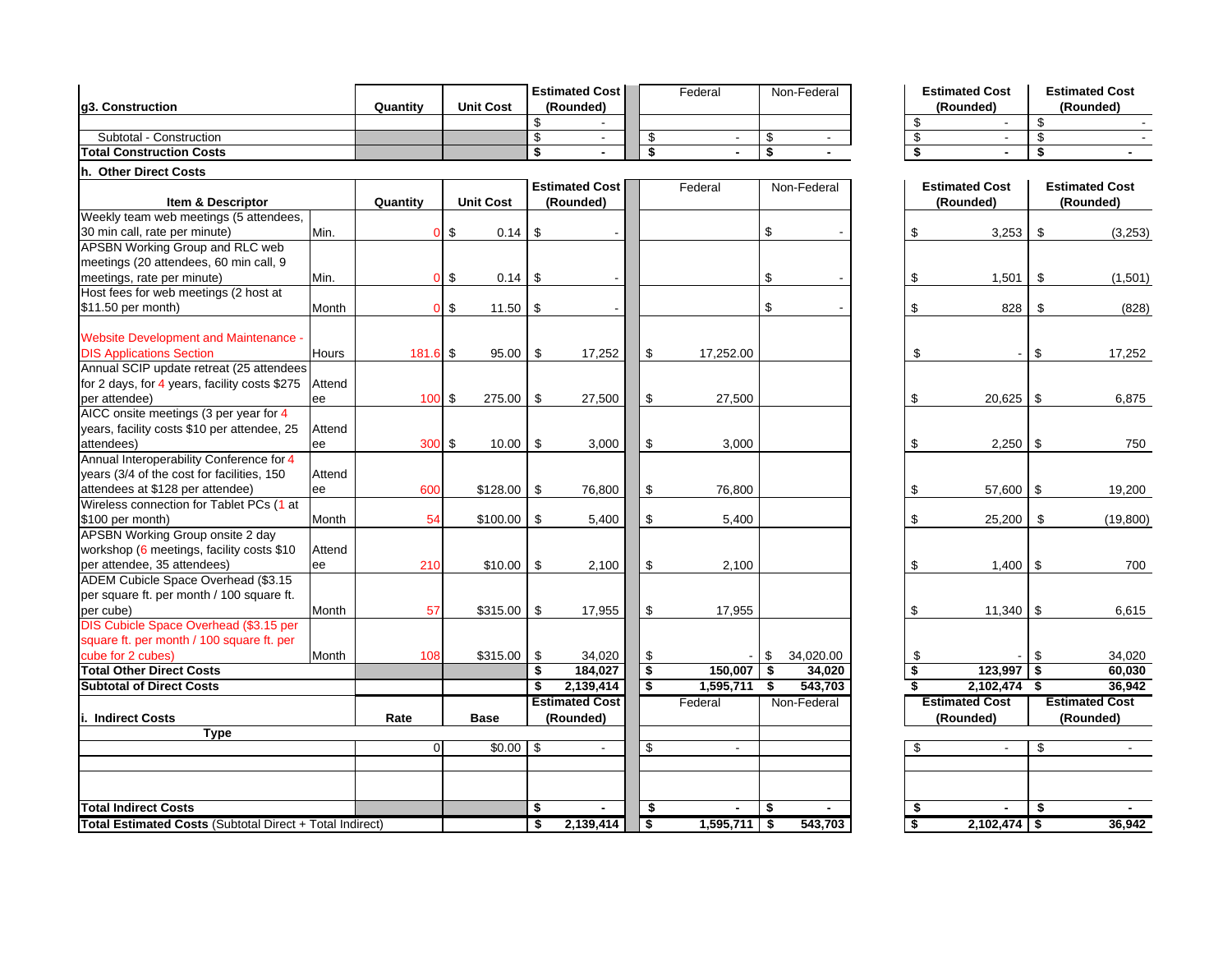| <b>Arkansas SLIGP Detailed Budget Worksheet</b> |                                                  |                       |                            |  |  |  |  |  |  |
|-------------------------------------------------|--------------------------------------------------|-----------------------|----------------------------|--|--|--|--|--|--|
| <b>Detailed Description of Budget</b>           |                                                  |                       |                            |  |  |  |  |  |  |
|                                                 | <b>Analysis of Total Estimated Costs</b>         | <b>Estimated Cost</b> | <b>Percent of</b><br>Total |  |  |  |  |  |  |
|                                                 |                                                  |                       |                            |  |  |  |  |  |  |
| a                                               | <b>Personnel (Direct Labor)</b>                  | 173,887               | 11%                        |  |  |  |  |  |  |
| b                                               | <b>Fringe Benefits</b>                           | 60,988                | 4%                         |  |  |  |  |  |  |
| C                                               | <b>Travel</b>                                    | 189,201               | 12%                        |  |  |  |  |  |  |
| d                                               | Equipment                                        |                       | 0%                         |  |  |  |  |  |  |
| е                                               | <b>Supplies and Materials</b>                    | 21,513                | 1%                         |  |  |  |  |  |  |
| f                                               | <b>Contracts</b>                                 | 1,000,115             | 63%                        |  |  |  |  |  |  |
| g                                               | Construction                                     |                       | 0%                         |  |  |  |  |  |  |
| h                                               | <b>Other Direct Costs</b>                        | 150,007               | 9%                         |  |  |  |  |  |  |
|                                                 | <b>Indirect Costs</b>                            |                       | 0%                         |  |  |  |  |  |  |
|                                                 | Total:                                           | 1,595,711             | 100%                       |  |  |  |  |  |  |
|                                                 |                                                  |                       |                            |  |  |  |  |  |  |
|                                                 | Federal:                                         | 1,595,711             |                            |  |  |  |  |  |  |
|                                                 | NON-<br>(as percentage of<br>Federal<br>Federal) | 543,703               | 34%                        |  |  |  |  |  |  |
|                                                 |                                                  |                       |                            |  |  |  |  |  |  |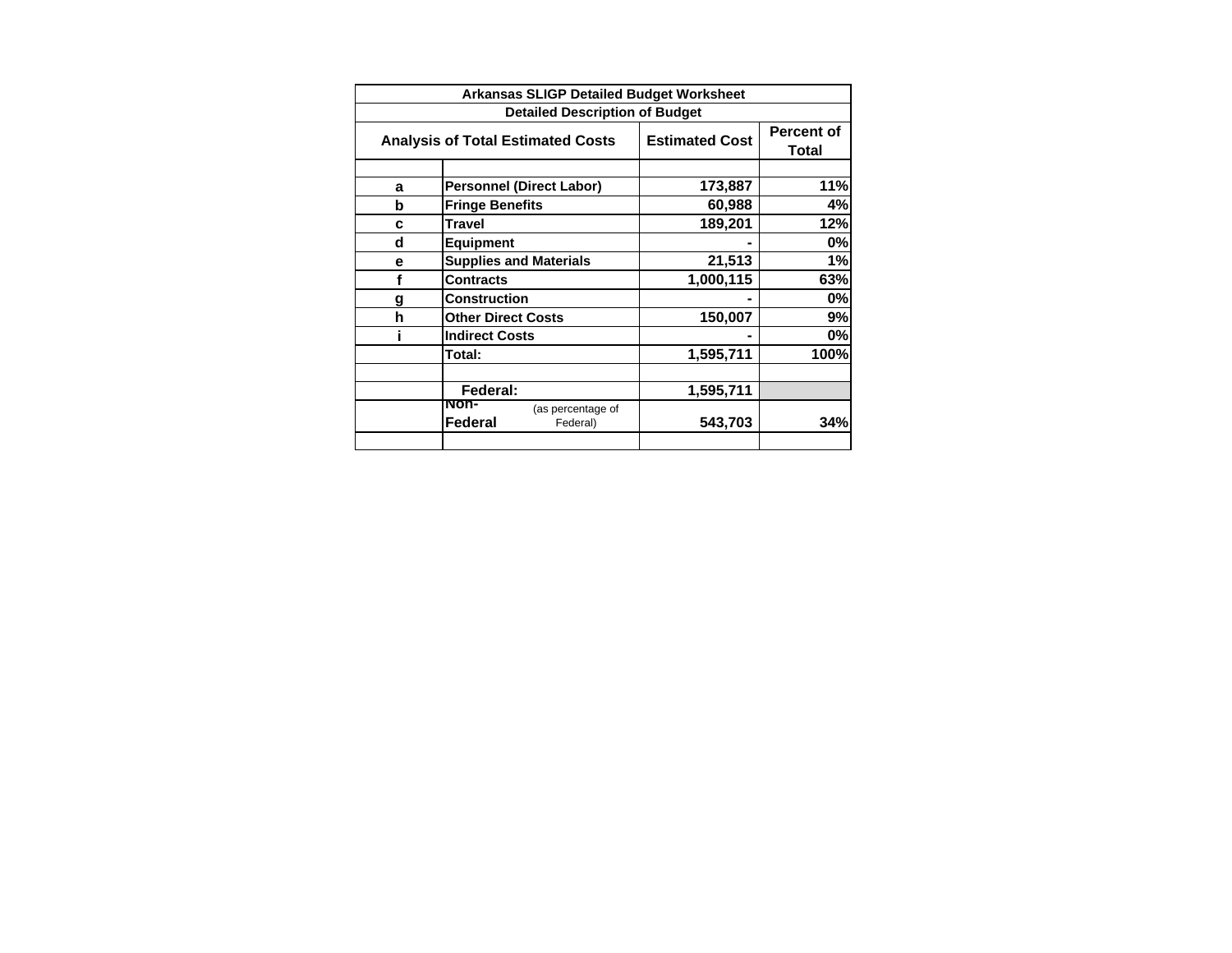# **Arkansas SLIGP Budget Narrative**

**Phase Funding –** The State understands that half of the Federal funds will be held in reserve until the project is ready to move into Phase II. The activities of this project have been planned with this information in consideration. Early tasks, meetings and associated costs are efforts to reach the milestone to move into Phase II. Later tasks, meetings and associated costs are efforts to collect data required in Phase II.

### **A. Personnel (Direct Labor)**

Totals: \$173,887 (Federal) \$395,089 (Non‐Federal)

- **SWIC** (Non‐Federal) ‐ will oversee all interoperability coordination and is responsible for ensuring that SCIP initiatives are tracked and completed. This is a full time employee and will spend 50% of their time on this project. All of this expense will be provided as an in‐kind match. The source of this match is the AWIN budget state funding and is not from another Federal source.
- **AWIN Program Manager** (Non‐Federal) ‐ has oversight of all public safety communications projects that the state undertakes and will provide oversight for this project. This is a full time employee and will spend 50% of their time on this project. All of this expense will be provided as an in‐kind match. The source of this match is the AWIN budget state funding and is not from another Federal source.
- **AWIN Project Coordinator** (Non‐Federal) ‐ is responsible for coordinating user request for AWIN system and coordinates user outreach through meetings and training. The AWIN PC will provide meeting and user coordination for this project. This is a full time employee and will spend 25% of their time on this project. All of this expense will be provided as an in‐kind match. The source of this match is the AWIN budget state funding and is not from another Federal source.
- **AWIN Technical Lead** (Non‐Federal) ‐ is responsible for daily operations of the AWIN system. The AWIN TL will provide technical review of all documents for this project. This is a full time employee and will spend 25% of their time on this project. All of this expense will be provided as an in‐kind match. The source of this match is the AWIN budget state funding and is not from another Federal source.
- **ADEM Grants Analyst** (Federal) ‐ will provide coordination for grant reporting and financial payouts. This is a full time employee and will spend 100% of their time on this project.
- **Homeland Security Branch Manager** (Federal) ‐ will provide oversight for all grant activities and reporting. This is a full time employee and will spend 10% of their time on this project.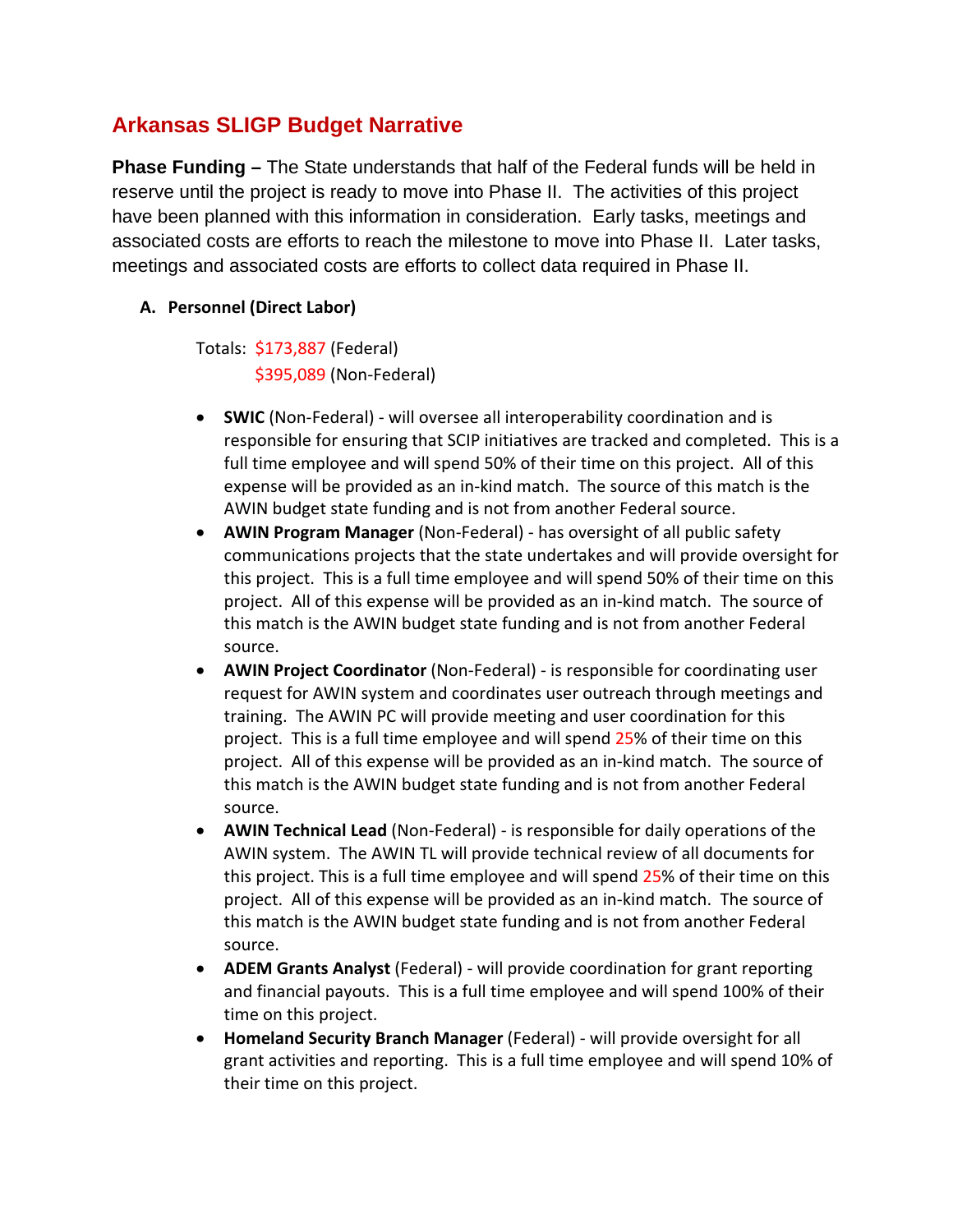- **ADEM IT Administrator** (Federal) ‐ serves on the state broadband working group and provides technical advice for the AICEC. This is a full time employee and will spend 10% of their time on this project.
- **ADEM Accounting Branch Manager** (Federal) ‐ will conduct tasks and provide tracking for the disbursement of the entire grant funds associated with this project. This is a full time employee and will spend 2% of their time on this project.
- **ADEM Financial Analyst** (Federal) ‐ will provide oversight for the disbursements and tracking of funds for this project. This is a full time employee and will spend 3% of their time on this project.

### **B. Fringe Benefits**

Totals: \$60,988 (Federal) \$114,594 (Non‐Federal)

The following benefits will be paid for all positions:

FICA ‐ 7.65%

Unemployment ‐ .3%

Retirement 14.24%

Insurance ‐ \$4,680.00 for a full time employee. This amount will be adjusted based on percent of time spent on the project. Because this flat amount is being applied to full time employees with varying hourly rates of pay the percent of the hourly rate will be different for each employee. Example: If one employee makes \$5.00 per hour and another makes \$10.00 per hour and both receive \$2.50 for insurance benefit, then the benefit is worth 50% hourly rate to one employee while the other one would receive a 25% benefit of hourly rate.

The percentages will be totaled and then calculated using the portion of the full time salary that is being charged to the project.

The following positions: SWIC, AWIN Program Manager, AWIN Project Coordinator and AWIN Technical Lead are Non‐Federal funded positions. All of this benefit expense will be provided as an in‐kind match. The source of this match is the AWIN budget state funding and is not from another Federal source.

The following positions: ADEM Grants Analyst, Homeland Security Branch Manager, ADEM IT Administrator, ADEM Accounting Branch Manager and ADEM Financial Analyst are Federal funded positions for the percent of time spent on the project. A percent of the applicable benefit expenses will be allocated to this grant.

### **C. Travel**

Totals: \$189,201 (Federal) \$0.00 (Non‐Federal)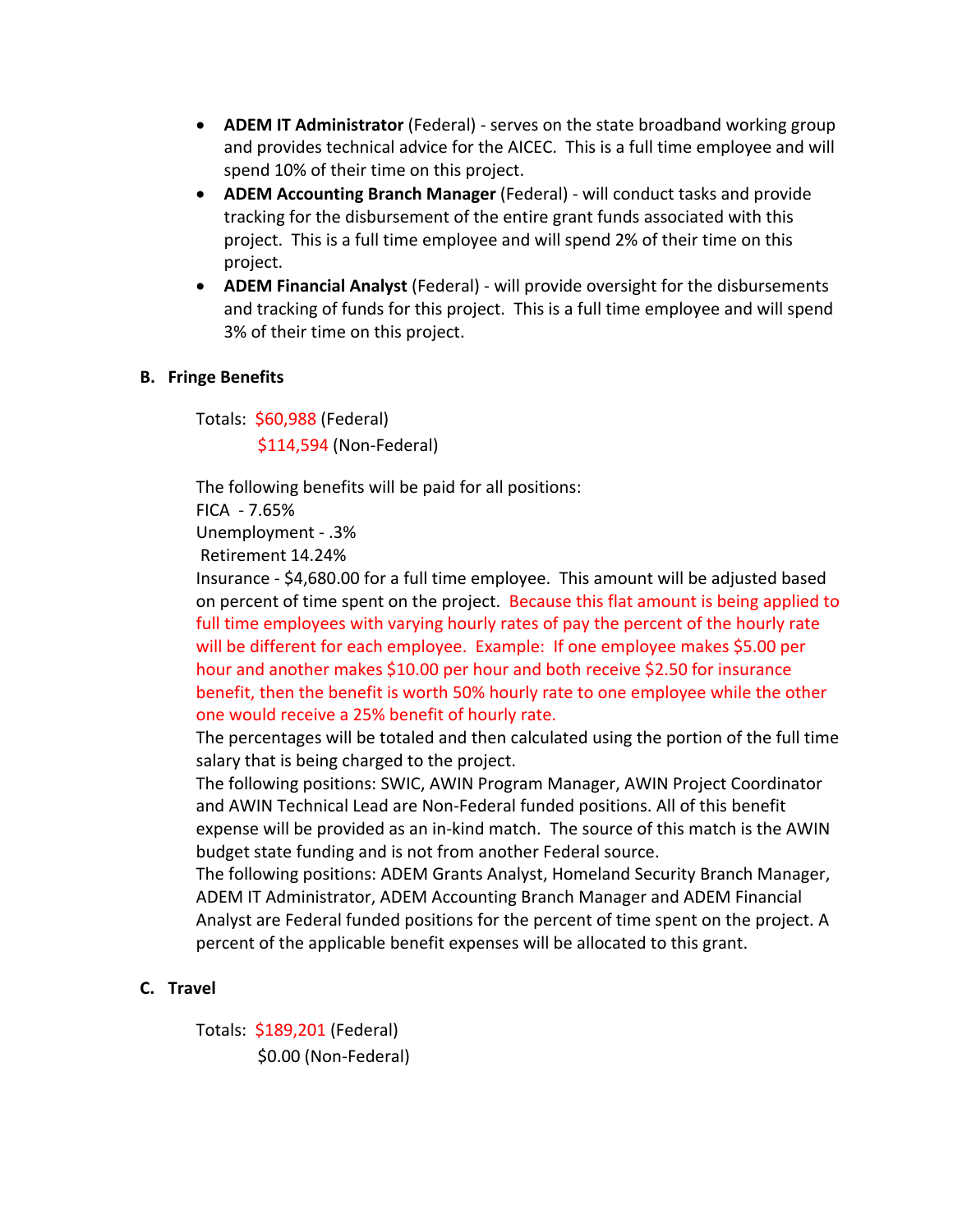Individuals traveling to workgroup meetings, planning meetings, local requirement meetings and data gathering meetings will be reimbursed at the applicable state rate, currently at \$.42 per mile. This will apply to those travelers whose home base is outside a 50 mile radius of the meeting site. (Federal)

Core team members will travel to various out of state meetings, conferences or workshops. Only those meetings, conferences or workshops where the primary focus is on NPSBN will be covered with SLIGP funds. Roundtrip travel expenses, daily per diem and lodging will all be covered with this project. These amounts will vary depending on the location of the meetings. Individuals working to capture requirements, coverage needs, data collection or town hall type of meetings will need to be away some overnights in order to cover the entire state. In state per diem and lodging will be covered on such outings. (Federal)

#### **D. Equipment**

Totals: \$0.00 (Federal) \$0.00 (Non‐Federal)

No equipment purchases are planned for this project.

#### **E. Supplies and Materials**

Totals: \$21,513 (Federal) \$0.00 (Non‐Federal)

Consumable (Federal) ‐ Office supplies including paper, postage, printer ink and printing services will be used during the project for reporting and meeting preparation.

Non‐Consumable (Federal) ‐ A computer package including monitor and phone will be purchased for the full time position of ADEM Grants Analyst. This person will be equipped with a Multi Band Radio for communications for the project. Tablet PCs will be used by team members at various meetings and data gathering sessions. A printer/scanner/fax will be used at the AWIN location for document production for use at meetings and project files. Laptop and projectors will be used at conferences, governance meetings and outreach meetings.

#### **F. Contractual – Consultants**

Totals: \$1,000,115 (Federal) \$0.00 (Non‐Federal)

**Project Assistant** (Federal) – this position would be a full time temporary position that would assist the core team in performing various tasks of the project. This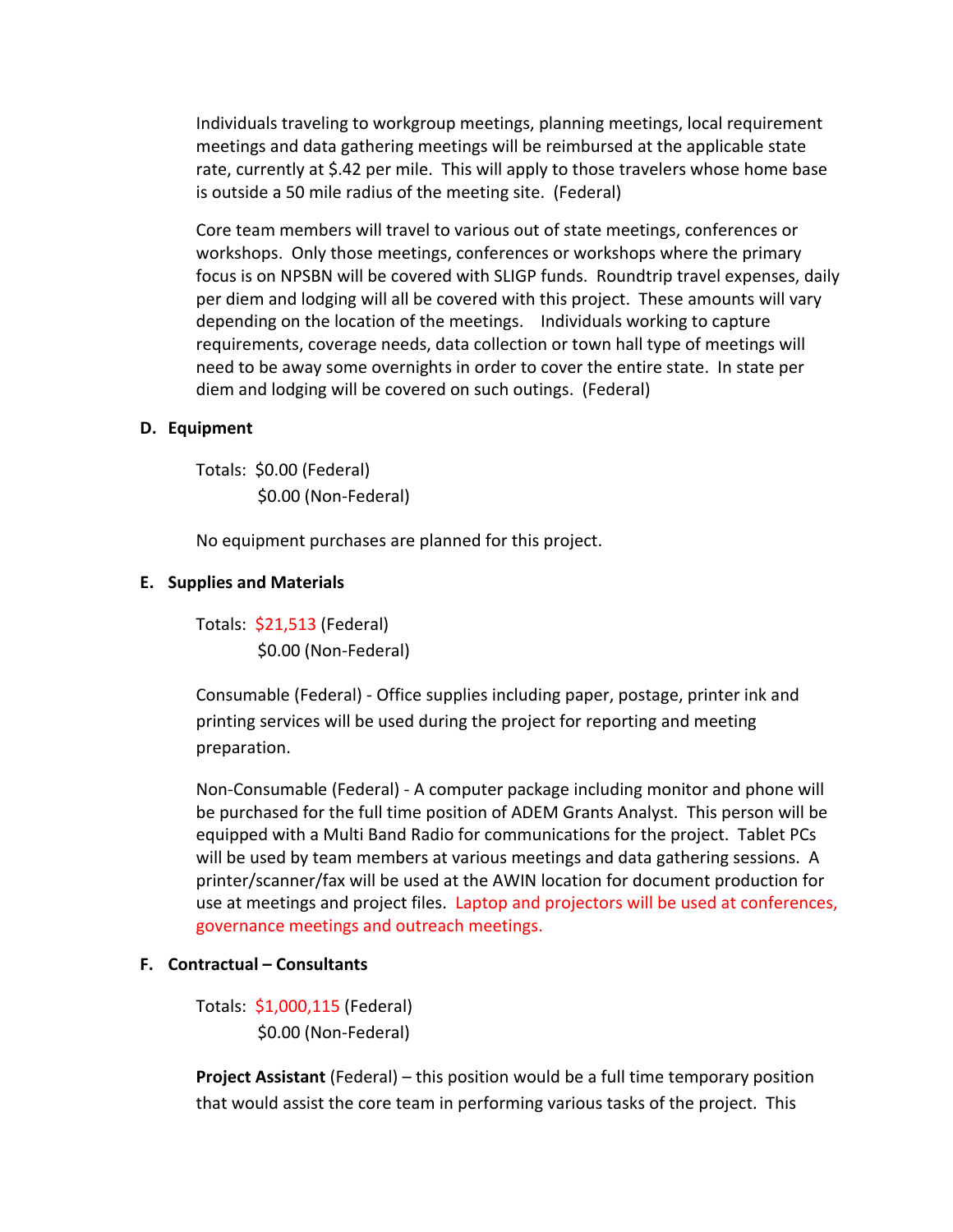position would be assigned specific task areas they would be responsible for such as coordinating work group meetings or scheduling meetings at the local user level. This position would be filled using an existing professional services contract that is in place at DIS.

**Public Safety Communications Consultant** (Federal) – the firm selected to perform this role would be expected to assist the core team with initiatives to achieve system design, user identification and policy development for APSBN. Such activities would include monitoring and advising any regulatory alerts from regulatory bodies or services. Propose, review or evaluate recommendations for Service Level Agreements or End User Agreements. Assist with new application evaluation, approval and control processes. Assist with the development of Network Administration and System Maintenance Best Practices on Regional Networks. Perform tower loading studies as identified during data collection process. Assist with any other technical or policy issues as identified by the core team. This consultant service would be selected by a competitive bid process conducted by the AWIN team at DIS.

#### **G. Construction Costs**

Totals: \$0.00

No construction is planned with this project.

#### **H. Other (Direct Costs)**

Totals: \$150,007 (Federal) \$ 34,020 (Non‐Federal)

Meeting costs (Non‐Federal) web conference charges will be a cash match from the AWIN budget state funding. Conferencing accounts exist for AWIN personnel's use through an agreement in place by the Department of Information Systems. Meeting costs (Federal) including facility costs, AV charges and internet service are all accounted for as Other Direct Costs. Costs associated with the annual statewide Interoperability Conference are allocated at 75% (Federal) of the actual costs. The other 25% (Non‐Federal) of the cost for the conference will be covered by conference registration fees.

Planned meetings are:

Weekly core team meetings typically held via web conference.

Public Safety Broadband Network Working Group and Rural Leadership Council will hold meetings every other month alternating between on‐site meetings and web conferences. A two day workshop will be held for this working group each year. This working group will review and compile local user requirements and coverage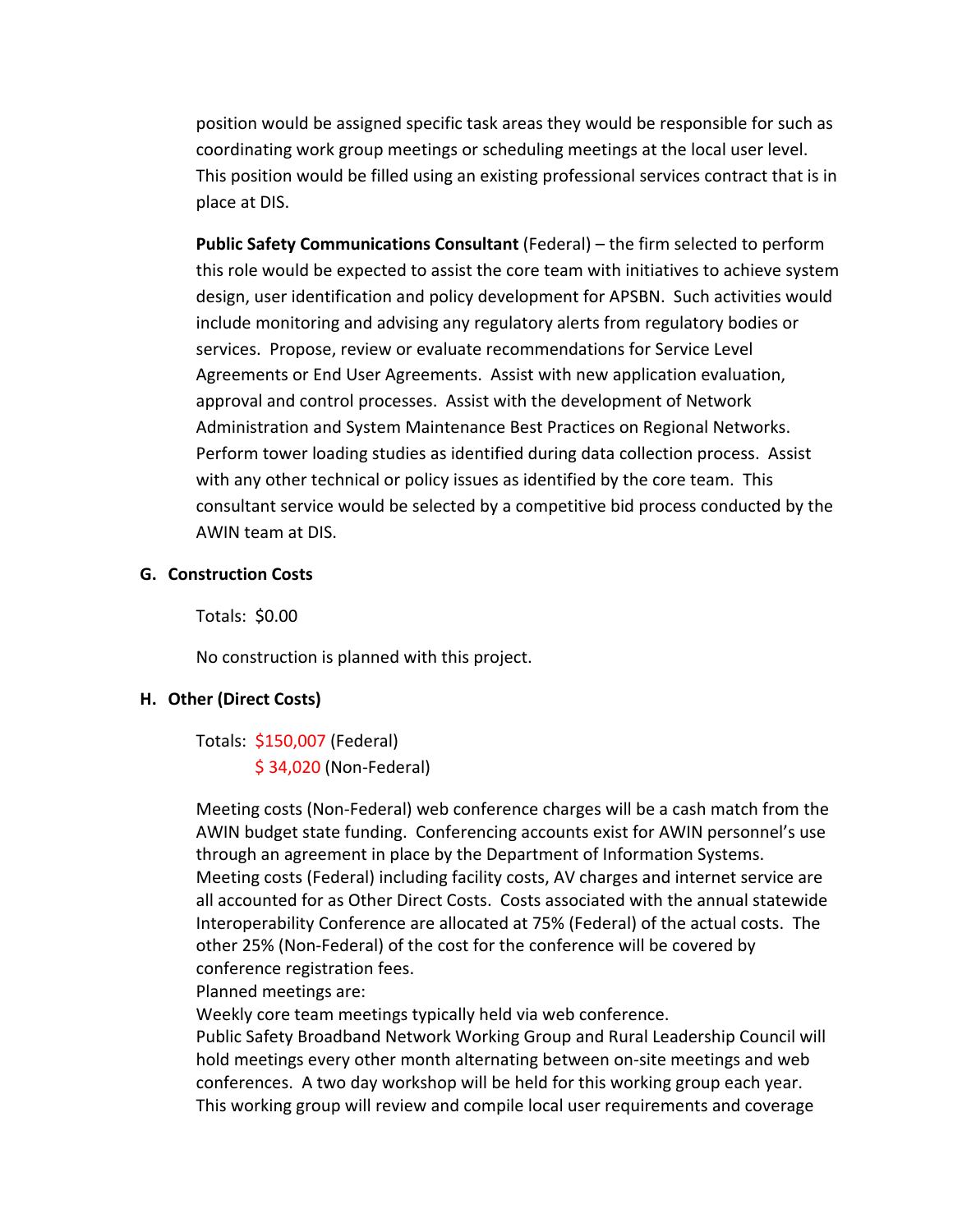needs. They will work closely with the core team in making any policy recommendations and issue identification to be taken to the AICC and AICEC. AICC meets every other month alternating between on‐site and web conferences. These regular meetings are the mechanism for gaining input from all regions and disciplines for policies and direction.

SCIP Update Workshop is held annually typically as a two day retreat. The AICC and any working group members come together and review the SCIP and identify updates as needed. Charges for this meeting will be allocated to the SLIGP funds and AWIN general budget funds based on the percentage of related topic time as identified on the meeting agenda.

Interoperability Conference is held annually as a three day conference. The agenda is completely focused on Public Safety Communications. The format is mixed between general session and breakout sessions all providing training or general information on Public Safety Communications. Charges for this meeting will be allocated to the SLIGP funds and AWIN general budget funds based on the percentage of related topic time as identified on the meeting agenda.

General overhead costs (Federal) (electric, water, phone service, janitor service, etc.). These are allocated based on the square footage of the cubicle for the full time ADEM Grants Analyst. The amount is based on \$3.15 per square foot for a 10X10 cube.

#### **I. Indirect Costs**

Totals: \$0.00 (Federal) \$ 0.00 (Non‐Federal)

There are no indirect costs associated with this project.

#### **PROJECT TOTALS**

#### **\$1,595,711 (Federal)**

#### **\$ 543,703 (Non‐Federal)**

**\$2,139,414 (Total)**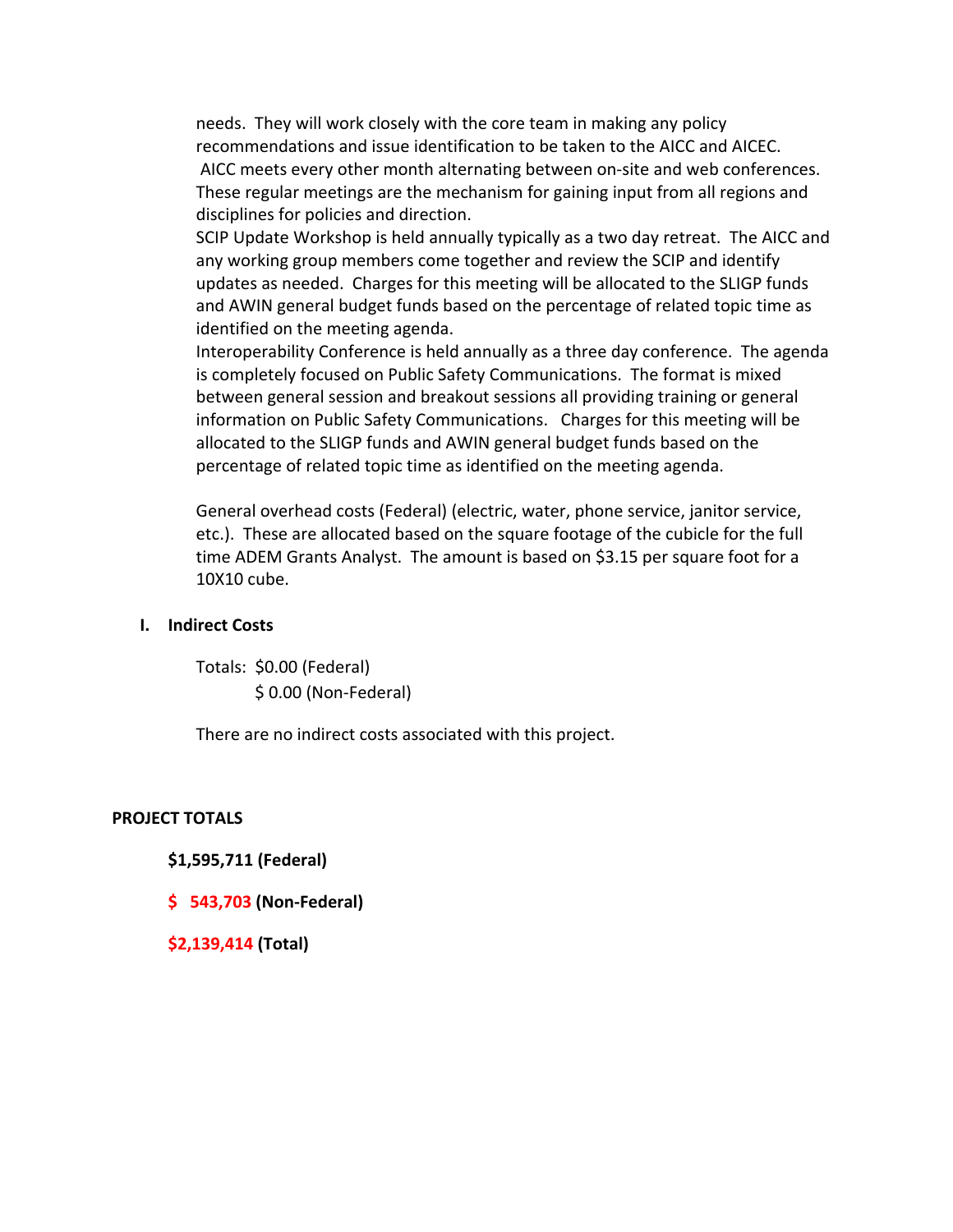## **BUDGET INFORMATION - Non-Construction Programs** OMB Approval No. 0348-0044

| <b>SECTION A - BUDGET SUMMARY</b><br><b>Grant Program</b> |                                                                 |                                                                                                |                                                                          |                                                                                                                                    |                                                                                                                    |  |  |  |  |  |  |  |  |
|-----------------------------------------------------------|-----------------------------------------------------------------|------------------------------------------------------------------------------------------------|--------------------------------------------------------------------------|------------------------------------------------------------------------------------------------------------------------------------|--------------------------------------------------------------------------------------------------------------------|--|--|--|--|--|--|--|--|
| Catalog of Federal                                        |                                                                 |                                                                                                |                                                                          |                                                                                                                                    |                                                                                                                    |  |  |  |  |  |  |  |  |
| Number                                                    | Federal                                                         | Non-Federal                                                                                    |                                                                          | Total                                                                                                                              |                                                                                                                    |  |  |  |  |  |  |  |  |
|                                                           |                                                                 |                                                                                                |                                                                          |                                                                                                                                    | (g)                                                                                                                |  |  |  |  |  |  |  |  |
| 11.549                                                    | \$                                                              |                                                                                                |                                                                          | $543,703.00$ $ $ <sup>\$</sup>                                                                                                     | 2,139,414.00                                                                                                       |  |  |  |  |  |  |  |  |
|                                                           |                                                                 |                                                                                                |                                                                          |                                                                                                                                    | 0.00                                                                                                               |  |  |  |  |  |  |  |  |
|                                                           |                                                                 |                                                                                                |                                                                          |                                                                                                                                    | 0.00                                                                                                               |  |  |  |  |  |  |  |  |
|                                                           |                                                                 |                                                                                                |                                                                          |                                                                                                                                    | 0.00                                                                                                               |  |  |  |  |  |  |  |  |
|                                                           | 0.00                                                            |                                                                                                |                                                                          | $543,703.00$ $ $ \$                                                                                                                | 2,139,414.00                                                                                                       |  |  |  |  |  |  |  |  |
| <b>SECTION B - BUDGET CATEGORIES</b>                      |                                                                 |                                                                                                |                                                                          |                                                                                                                                    |                                                                                                                    |  |  |  |  |  |  |  |  |
|                                                           |                                                                 |                                                                                                |                                                                          |                                                                                                                                    | <b>Total</b>                                                                                                       |  |  |  |  |  |  |  |  |
|                                                           |                                                                 |                                                                                                |                                                                          |                                                                                                                                    | (5)                                                                                                                |  |  |  |  |  |  |  |  |
|                                                           |                                                                 | 395,089.00                                                                                     |                                                                          |                                                                                                                                    | Ι\$<br>568,976.00                                                                                                  |  |  |  |  |  |  |  |  |
| b. Fringe Benefits                                        |                                                                 | 114,594.00                                                                                     |                                                                          |                                                                                                                                    | 175,582.00                                                                                                         |  |  |  |  |  |  |  |  |
| c. Travel                                                 |                                                                 | 0.00                                                                                           |                                                                          |                                                                                                                                    | 189,201.00                                                                                                         |  |  |  |  |  |  |  |  |
|                                                           | 0.00                                                            | 0.00                                                                                           |                                                                          |                                                                                                                                    | 0.00                                                                                                               |  |  |  |  |  |  |  |  |
|                                                           | 21,513.00                                                       | 0.00                                                                                           |                                                                          |                                                                                                                                    | 21,513.00                                                                                                          |  |  |  |  |  |  |  |  |
|                                                           | 1,000,115.00                                                    | 0.00                                                                                           |                                                                          |                                                                                                                                    | 1,000,115.00                                                                                                       |  |  |  |  |  |  |  |  |
|                                                           | 0.00                                                            | 0.00                                                                                           |                                                                          |                                                                                                                                    | 0.00                                                                                                               |  |  |  |  |  |  |  |  |
|                                                           | 150,007.00                                                      | 34,020.00                                                                                      |                                                                          |                                                                                                                                    | 184,027.00                                                                                                         |  |  |  |  |  |  |  |  |
| i. Total Direct Charges (sum of 6a-6h)                    | 1,595,711.00                                                    | 543,703.00                                                                                     | 0.00                                                                     | 0.00                                                                                                                               | 2,139,414.00                                                                                                       |  |  |  |  |  |  |  |  |
| j. Indirect Charges                                       |                                                                 |                                                                                                |                                                                          |                                                                                                                                    | 0.00                                                                                                               |  |  |  |  |  |  |  |  |
| k. TOTALS (sum of 6i and 6j)                              |                                                                 | $\$\$<br>543,703.00                                                                            | $\frac{1}{2}$<br>0.00                                                    | $\sqrt{3}$<br>0.00                                                                                                                 | \$<br>2,139,414.00                                                                                                 |  |  |  |  |  |  |  |  |
|                                                           |                                                                 |                                                                                                |                                                                          |                                                                                                                                    |                                                                                                                    |  |  |  |  |  |  |  |  |
|                                                           | $\boldsymbol{\theta}$                                           |                                                                                                | \$                                                                       | $\sqrt{3}$                                                                                                                         | \$                                                                                                                 |  |  |  |  |  |  |  |  |
|                                                           | <b>Domestic Assistance</b><br>(b)<br>6. Object Class Categories | (c)<br>$\mathcal{S}$<br>\$<br>60,988.00<br>189,201.00<br>$\boldsymbol{\theta}$<br>1,595,711.00 | <b>Estimated Unobligated Funds</b><br>(d)<br> \$<br>173,887.00 \$<br> \$ | Federal<br>(e)<br>$0.00$ $ $ \$<br><b>GRANT PROGRAM, FUNCTION OR ACTIVITY</b><br>(1) State and Local Im (2) State and Local Im (3) | New or Revised Budget<br>Non-Federal<br>(f)<br>1,595,711.00<br>$1,595,711.00$ <sup>\$</sup><br>(4)<br>$\mathbb{S}$ |  |  |  |  |  |  |  |  |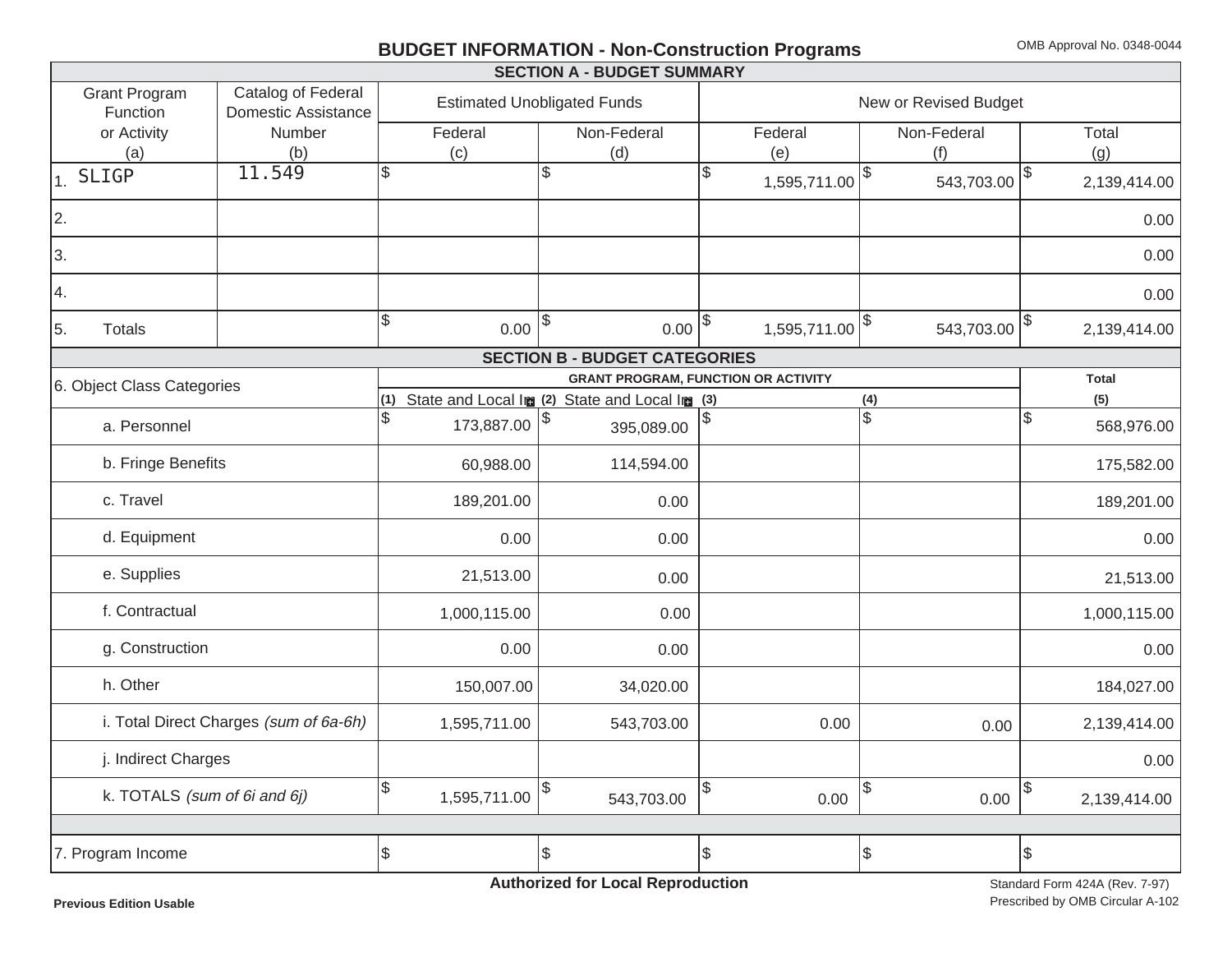|                                                                       |                  |                           | <b>SECTION C - NON-FEDERAL RESOURCES</b>    |            |                                                                                 |            |              |               |                    |  |
|-----------------------------------------------------------------------|------------------|---------------------------|---------------------------------------------|------------|---------------------------------------------------------------------------------|------------|--------------|---------------|--------------------|--|
| (a) Grant Program                                                     | (b) Applicant    |                           | (c) State                                   |            | (d) Other Sources                                                               |            | (e) TOTALS   |               |                    |  |
| <sup>8.</sup> State and Local Implementation Grant Prog $\frac{1}{3}$ |                  | \$                        | 509,683.00 \$                               |            | 34,020.00 \$                                                                    |            | 543,703.00   |               |                    |  |
| 9.                                                                    |                  |                           |                                             |            |                                                                                 |            |              |               | 0.00               |  |
| 10.                                                                   |                  |                           |                                             |            |                                                                                 |            |              |               | 0.00               |  |
| 11.                                                                   |                  |                           |                                             |            |                                                                                 |            |              |               |                    |  |
| 12. TOTAL (sum of lines 8-11)                                         |                  |                           | \$                                          | \$         | 509,683.00                                                                      | $\sqrt{3}$ | 34,020.00 \$ |               | 543,703.00         |  |
|                                                                       |                  |                           | <b>SECTION D - FORECASTED CASH NEEDS</b>    |            |                                                                                 |            |              |               |                    |  |
|                                                                       |                  | <b>Total for 1st Year</b> | 1st Quarter                                 |            | 2nd Quarter                                                                     |            | 3rd Quarter  |               | <b>4th Quarter</b> |  |
| 13. Federal                                                           | \$               | $0.00$ \\$                |                                             | \$         |                                                                                 | \$         |              | \$            |                    |  |
| 14. Non-Federal                                                       |                  | 0.00                      |                                             |            |                                                                                 |            |              |               |                    |  |
| 15. TOTAL (sum of lines 13 and 14)                                    | \$               | $0.00$ \$                 | 0.00                                        | $\sqrt{3}$ | $0.00$ \$                                                                       |            | $0.00$ \$    |               | 0.00               |  |
|                                                                       |                  |                           |                                             |            | SECTION E - BUDGET ESTIMATES OF FEDERAL FUNDS NEEDED FOR BALANCE OF THE PROJECT |            |              |               |                    |  |
| (a) Grant Program                                                     |                  |                           |                                             |            | FUTURE FUNDING PERIODS (Years)                                                  |            |              |               |                    |  |
|                                                                       |                  |                           | (b) First                                   |            | (c) Second                                                                      |            | (d) Third    |               | (e) Fourth         |  |
| 16.                                                                   |                  |                           | \$                                          | \$         |                                                                                 | \$         |              | $\mathcal{L}$ |                    |  |
| 17.                                                                   |                  |                           |                                             |            |                                                                                 |            |              |               |                    |  |
| 18.                                                                   |                  |                           |                                             |            |                                                                                 |            |              |               |                    |  |
| 19.                                                                   |                  |                           |                                             |            |                                                                                 |            |              |               |                    |  |
| 20. TOTAL (sum of lines 16-19)                                        | \$<br>$0.00$ \\$ |                           | $0.00$ \$                                   |            | $0.00$ \$                                                                       |            | 0.00         |               |                    |  |
|                                                                       |                  |                           | <b>SECTION F - OTHER BUDGET INFORMATION</b> |            |                                                                                 |            |              |               |                    |  |
| 21. Direct Charges:                                                   |                  | 22. Indirect Charges:     |                                             |            |                                                                                 |            |              |               |                    |  |
| 23. Remarks:                                                          |                  |                           |                                             |            |                                                                                 |            |              |               |                    |  |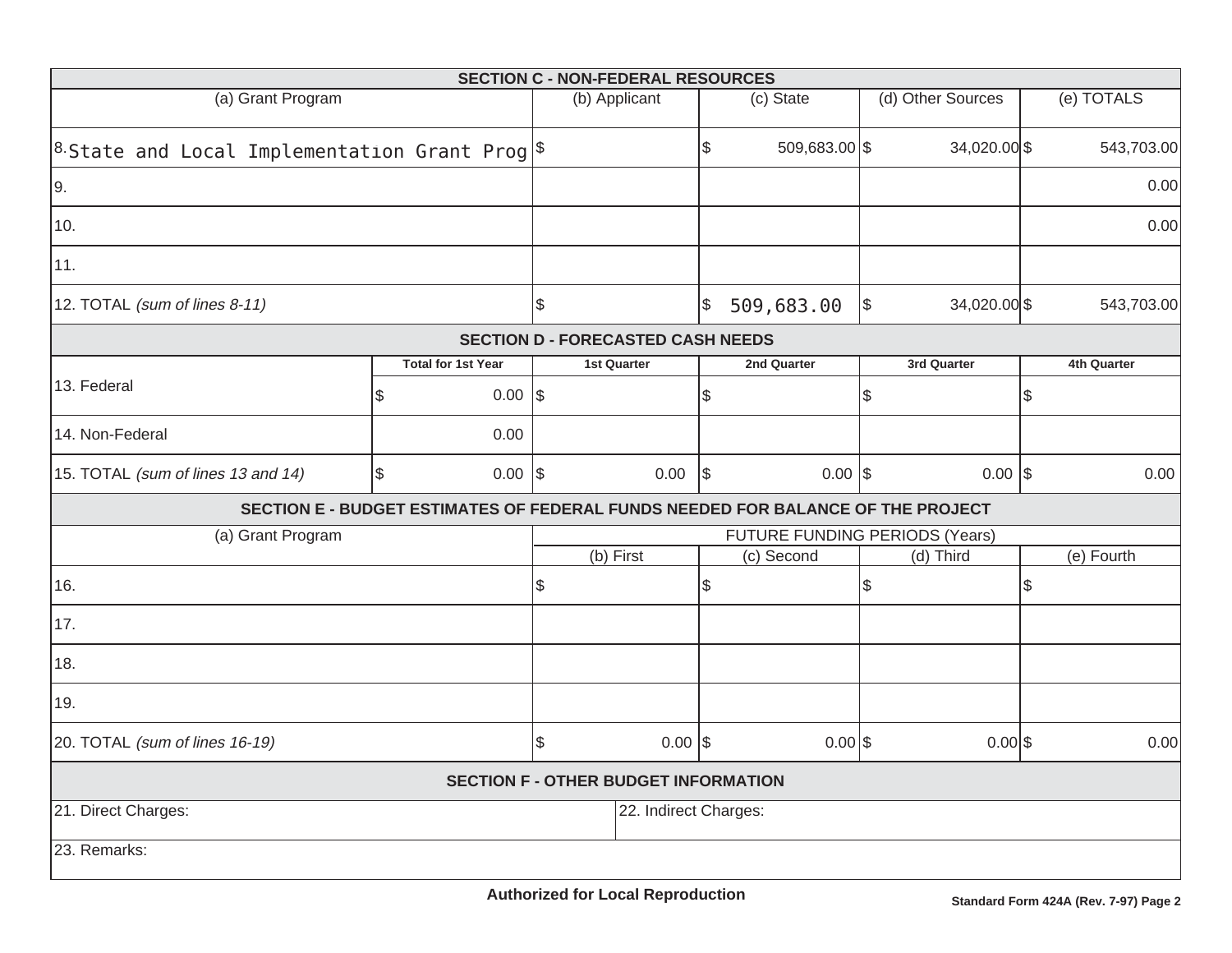**Recipient Name: Arkansas Department of Emergency Management**

 **MILESTONE CATEGORIES**

All projects must be completed within three years following the date of the issuance of the award.

Please use the table provided to indicate your anticipated number of activities you plan to complete each quarter for every year of your project. Year One begins July 1, 2013. Please include any data attributable to early activities (i.e., January - June 2013) in your baseline data for "Q1, Year 1."

Please also provide a brief description (100 words or less) of the primary activities involved in meeting each milestone (a single description should be provided for each milestone, covering all quarters in years one throu three). Please write "N/A" if your project does not include an activity. If necessary, please insert additional milestones at the bottom of the chart.

|                                                  | <b>Quarter Ending</b>                                                                                                              |                |                         |           |           |                 |           |                 |           |            |                 |           |           |            |                 |
|--------------------------------------------------|------------------------------------------------------------------------------------------------------------------------------------|----------------|-------------------------|-----------|-----------|-----------------|-----------|-----------------|-----------|------------|-----------------|-----------|-----------|------------|-----------------|
|                                                  |                                                                                                                                    |                |                         |           |           |                 |           |                 |           |            |                 |           |           |            |                 |
| <b>MILESTONE ACTIVITY CATEGORIES</b>             | <b>Description of Activity</b>                                                                                                     | <b>TOTAL</b>   | $Q1 - 7$                | Q8        | Q9        | Q <sub>10</sub> | Q11       | Q <sub>12</sub> | Q13       | Q14        | Q <sub>15</sub> | Q16       | Q17       | Q18        | Q <sub>19</sub> |
|                                                  |                                                                                                                                    |                | 9/30/2013-<br>3/31/2015 | 6/30/2015 | 9/30/2015 | 12/31/2015      | 3/31/2016 | 6/30/2016       | 9/30/2016 | 12/31/2016 | 3/31/2017       | 6/30/2017 | 9/30/2017 | 12/31/2017 | 3/31/2018       |
| . Stakeholder Meetings (Number of                | Hold meetings with each county to raise<br>awareness about SLIGP; hold regional<br>meetings with neighboring states to discuss     |                |                         |           |           |                 |           |                 |           |            |                 |           |           |            |                 |
| individuals reached via stakeholder<br>meetings) | SLIGP issues: hold annual state conference<br>for local officials/potential users                                                  | 4280           | 1805                    | 300       | 250       | 250             | 275       | 200             | 300       | 225        | 175             | 175       | 125       | 125        | 75              |
| 2. Broadband Conferences                         | Send staff and other SLIGP program<br>representatives to national conferences                                                      | 389            | 325                     |           |           |                 |           |                 |           |            |                 |           |           |            |                 |
| 3. Staff Hires (Full Time Equivalent)            | Support existing staff; hire full time Grants<br>Analvst                                                                           | $\overline{7}$ |                         |           |           |                 |           |                 |           |            |                 |           |           |            |                 |
| 4. Contract Executions                           | Hire contractors project assistant and public<br>safety communications consultant                                                  | $\Omega$       |                         |           |           |                 |           |                 |           |            |                 |           |           |            |                 |
| 5. Governance Meetings                           | Hold meetings for the AICEC, AICC, RLC<br>and Broadband Working Group                                                              | 78             | 30                      |           |           |                 |           |                 |           |            |                 |           |           |            |                 |
| 6. Education and Outreach Materials              | Distribute factsheets at stakeholder<br>meetings and conferences; launch website                                                   | 6901           | 3526                    | 200       | 250       | 325             | 300       | 325             | 300       | 300        | 300             | 325       | 300       | 300        | 150             |
| 7. Subrecipient Agreements Executed              | N/A We have no subrecipients                                                                                                       | $\Omega$       |                         |           |           |                 |           |                 |           |            |                 |           |           |            |                 |
| 8. Phase 2 - Coverage                            | Review planned coverage areas; identify<br>and justify areas that might need different<br>level of coverage                        | N/A            |                         | Stage 2   | Stage 2   | Stage 2         | Stage 3   | Stage 3         | Stage 3   | Stage 4    |                 |           |           |            |                 |
| Areas                                            | 9. Phase 2 - Users and their Operational Create database of users and user groups;<br>plot user locations and service areas on map | N/A            |                         | Stage 2   | Stage 2   | Stage 2         | Stage 3   | Stage 3         | Stage 3   | Stage 3    | Stage 4         |           |           |            |                 |
|                                                  | use the network and how many would use<br>the network, then estimate expected                                                      |                |                         |           |           |                 |           |                 |           |            |                 |           |           |            |                 |
| 10. Phase 2- Capacity Planning                   | capacity                                                                                                                           | N/A            |                         | Stage 1   | Stage 1   | Stage 1         | Stage 2   | Stage 2         | Stage 3   | Stage 4    |                 |           |           |            |                 |
| 11. Phase 2 - Current<br>Providers/Procurement   | Work with providers to gather information as<br>needed.                                                                            | N/A            |                         |           |           |                 |           |                 |           |            |                 |           |           |            |                 |
| 12. Phase 2 - State Plan Decision                | Work with the SPOC, AICEC and<br>Governor's office to determine proper<br>routeing for plan review.                                | N/A            |                         |           |           |                 | Stage 1   | Stage 2         | Stage 3   | Stage 3    | Stage 4         | Stage 5   | Staye 6   |            |                 |

According to the Paperwork Reduction Act, as amended, no persons are required to respond to a collection of information unless it displays a valid OMB Control Number. The valid OMB control number for this information colle information is estimated to average 3 hours per response, including time for reviewing instructions, searching existing data sources, gathering and maintaining the data needed, and completing and reviewing the collection o information, including suggestions for reducing this burden, to Michael Dame, Director, State and Local Implementation Grant Program, Office of Public Safety Communications, National Telecommunications and Information Admi Room 7324, Washington, D.C. 20230.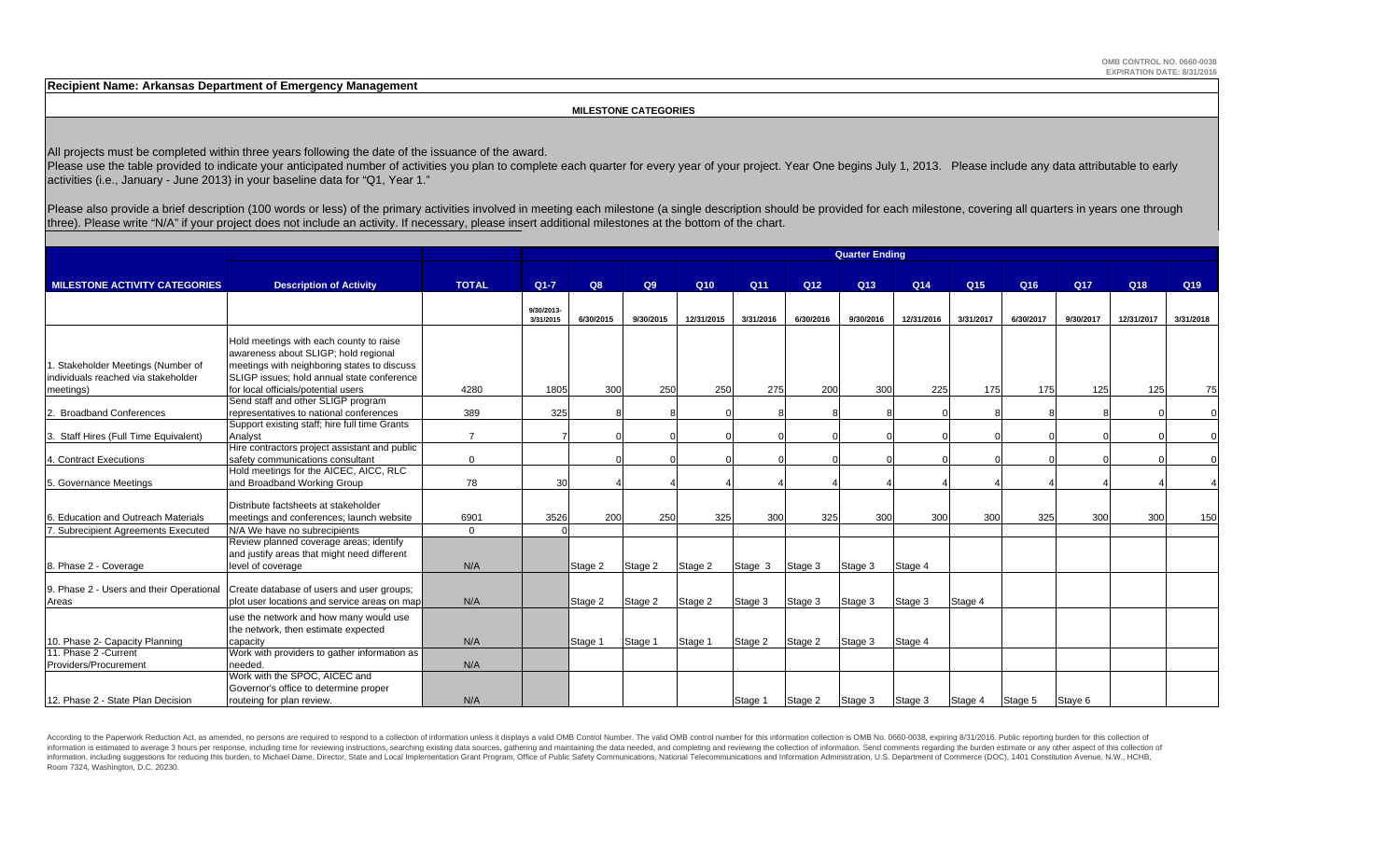**Recipient Name: Arkansas Department of Emergency Management**

#### **Cost Class Category Federal Expenditures**

The completion of your project budget (federal funds) should be reported in the quarter you are anticipating expending the funds. Year One begins July 1, 2013. Please include any data attributable to early activities (i.e. data for "Q1, Year 1."

|                                             | <b>TOTAL</b>   |                       | <b>Quarter Ending</b> |                                                                                     |              |                 |                   |                 |                 |                 |               |               |                                                                                                                                                                                                                             |                              |  |
|---------------------------------------------|----------------|-----------------------|-----------------------|-------------------------------------------------------------------------------------|--------------|-----------------|-------------------|-----------------|-----------------|-----------------|---------------|---------------|-----------------------------------------------------------------------------------------------------------------------------------------------------------------------------------------------------------------------------|------------------------------|--|
| <b>Quarterly Cost Category Expenditures</b> | <b>FEDERAL</b> | $Q1-7$                | Q8                    | Q9                                                                                  | Q10          | Q <sub>11</sub> | Q <sub>12</sub>   | Q <sub>13</sub> | Q <sub>14</sub> | Q <sub>15</sub> | Q16           | Q17           | Q18                                                                                                                                                                                                                         | Q <sub>19</sub>              |  |
|                                             |                | 9/30/2013-<br>3/31/15 | 6/30/2015             | 9/30/2015                                                                           | 12/31/2015   | 3/31/2016       | 6/30/2016         | 9/30/2016       | 12/31/2016      | 3/31/2017       | 6/30/2017     | 9/30/2017     | 12/31/2017                                                                                                                                                                                                                  | 3/31/2018                    |  |
| a. Personnel                                | \$173,887.00   | 41,999.62             | 53,640.62             | 65,281.62                                                                           | 76,922.62    | 88,563.62       | 100,204.62        | 111,845.62      | 123,486.62      | 135, 127.62     | 146,768.62    | 158,409.62    | 170,050.62                                                                                                                                                                                                                  | 173,887.00                   |  |
| b. Fringe Benefits                          | \$60,988.00    | 15,936.94             | 19,960.94             | 23.984.94                                                                           | 28,008.94    | 32,032.94       | 36,056.94         | 40,080.94       | 44,104.94       | 48,128.94       | 52,152.94     | 56,176.94     | 60,200.94                                                                                                                                                                                                                   | 60,988.00                    |  |
| c. Travel                                   | \$189,201.00   | 5.960.25              | 22,326.25             | 38,692.25 \$                                                                        | 55,058.25 \$ | 71,424.25       | 87,790.25         | 104,156.25      | 120,522.25      | 136,888.25      | 153,254.25    | 169,620.25    | 185,986.25                                                                                                                                                                                                                  | 189,201.00                   |  |
| d. Equipment                                | \$0.00         |                       |                       |                                                                                     |              |                 |                   |                 |                 |                 |               |               |                                                                                                                                                                                                                             |                              |  |
| e. Supplies                                 | \$21,513.00    | 12.637.64             | 12,969.64<br>- S      | 18,465.00 \$<br>l 35.                                                               | 18,797.00 \$ | 19,129.00       | 19,461.00<br>- \$ | 19,793.00 \$    | 20,125.00 \$    | 20,457.00       | 20,789.00     | 21,121.00     | 21,453.00 \$                                                                                                                                                                                                                | 21,513.00                    |  |
| f. Contractual                              | \$1,000,115.00 |                       |                       | \$ 237,675.88   \$ 305,772.88   \$ 373,869.88   \$ 441,966.88   \$ 510,063.88       |              |                 | \$578,160.88      | 646,257.88 \$   | 714,354.88      | 782,451.88      | 850,548.88    | 918,645.88    |                                                                                                                                                                                                                             | 986,742.88   \$ 1,000,115.00 |  |
| g. Construction                             | \$0.00         |                       |                       |                                                                                     |              |                 |                   |                 |                 |                 |               |               |                                                                                                                                                                                                                             |                              |  |
| h. Other                                    | \$150,007.00   | 88.432.50             | \$90,241.50           | $\frac{1}{2}$ \$ 115,241.50 $\frac{1}{2}$ \$ 130,241.50 $\frac{1}{2}$ \$ 132,050.50 |              |                 | \$133,859.50      | 135,668.50 \$   | 137.477.50 \$   | 139,286.50      | 141,095.50 \$ | 142,904.50 \$ | 144,717.00 \$                                                                                                                                                                                                               | 150,007.00                   |  |
| Total Direct Charges (sum of a-h)           | \$1,595,711.00 |                       |                       |                                                                                     |              |                 |                   |                 |                 |                 |               |               | \$ 402.642.83   \$ 504.911.83   \$ 635.535.19   \$ 750.995.19   \$ 853.264.19   \$ 955.533.19   \$ 1.057.802.19   \$ 1.160.071.19   \$ 1.262.340.19   \$ 1.364.609.19   \$ 1.466.878.19   \$ 1.569.150.69   \$ 1.595.711.00 |                              |  |
| I. Indirect Charges                         | \$0.00         |                       |                       |                                                                                     |              |                 |                   |                 |                 |                 |               |               |                                                                                                                                                                                                                             |                              |  |
| k. TOTAL (sum i and j)                      | \$1,595,711.00 |                       |                       |                                                                                     |              |                 |                   |                 |                 |                 |               |               | \$ 402,642.83   \$ 504,911.83   \$ 635,535.19   \$ 750,995.19   \$ 853,264.19   \$ 955,533.19   \$ 1,057,802.19   \$ 1,160,071.19   \$ 1,262,340.19   \$ 1,364,609.19   \$ 1,466,878.19   \$ 1,569,150.69   \$ 1,595,711.00 |                              |  |

**TOTALNON-FEDERAL Q1-7Quarterly Cost Category Expenditures Q8 Q9 Q10 Q11 Q12 Q13 Q14 Q15 Q16 Q17 Q18 Q19 9/30/2013-** 3/31/2015 3/31/2015 | 6/30/2015 | 9/30/2015 | 12/31/2015 | 3/31/2016 | 6/30/2016 | 9/30/2016 | 12/31/2016 | 3/31/2017 | 6/30/2017 | 9/30/2017 | 12/31/2017 | 3/31/2018 **Quarter Ending** The completion of your project budget (non-federal, matching funds) should be reported in the quarter you are anticipating expending the funds. Year One begins July 1, 2013. Please include any data attributable to early ac 1."

|                                   |              | <u>.</u>     | $v = v - v$ | $0.991 - 0.19$ | .                                                                             | ,,,,,,,,, | --------  | ,,,,,,,,,  | .             | ,,,,,,,,   | "''"''"''"''"''"''" | "''"''"''"''"''" | .          | "''"''"''"''"''"''" |
|-----------------------------------|--------------|--------------|-------------|----------------|-------------------------------------------------------------------------------|-----------|-----------|------------|---------------|------------|---------------------|------------------|------------|---------------------|
| a. Personnel                      | \$395,089.00 | 88.166.22    |             |                | $$115,578.22$ $$142,990.22$ $$170,402.22$ $$197,814.22$ $$225,226.22$         |           |           | 252,638.22 | 280,050.22 \$ | 307,462.22 | 334,874.22          | 362,286.22 \$    | 389,698.22 | 395,089.00          |
| b. Fringe Benefits                | \$114,594.00 | 21.660.75    |             |                | 29,960.75   \$ 38,260.75   \$ 46,560.75   \$ 54,860.75   \$ 63,160.75   \$    |           |           | 71,460.75  | 79,760.75 \$  | 88,060.75  | 96,360.75           | 104,660.75       | 112,960.75 | 114,594.00          |
| c. Travel                         | \$0.00       |              |             |                |                                                                               |           |           |            |               |            |                     |                  |            |                     |
| d. Equipment                      | \$0.00       |              |             |                |                                                                               |           |           |            |               |            |                     |                  |            |                     |
| e. Supplies                       | \$0.00       |              |             |                |                                                                               |           |           |            |               |            |                     |                  |            |                     |
| f. Contractual                    | \$0.00       |              |             |                |                                                                               |           |           |            |               |            |                     |                  |            |                     |
| q. Construction                   | \$0.00       |              |             |                |                                                                               |           |           |            |               |            |                     |                  |            |                     |
| ກ. Other                          | \$34,020.00  |              |             |                | 18,270.00 \$ 20,160.00 \$ 22,050.00 \$                                        |           | 23,940.00 | 25,830.00  | 27,720.00 \$  | 29.610.00  | 31,500.00           | 32,760.00 \$     | 33,020.00  | 34,020.00           |
| Total Direct Charges (sum of a-h) | \$543,703.00 | \$109,826.97 |             |                | $$145,538.97$ $$199,520.97$ $$237,122.97$ $$274,724.97$ $$312,326.97$         |           |           | 349,928.97 | 387,530.97 \$ | 425.132.97 | 462,734.97 \$       | 499,706.97       | 535,678.97 | 543,703.00          |
| . Indirect Charges                | \$0.00       |              |             |                |                                                                               |           |           |            |               |            |                     |                  |            |                     |
| k. TOTAL (sum i and j)            | \$543,703.00 | \$109,826.97 |             |                | \$145.538.97   \$199.520.97   \$237.122.97   \$274.724.97   \$312.326.97   \$ |           |           | 349,928.97 | 387,530.97 \$ | 425,132.97 | 462.734.97 \$       | 499,706.97       | 535,678.97 | 543,703.00          |

According to the Paperwork Reduction Act, as amended, no persons are required to respond to a collection of information unless it displays a valid OMB Control Number. The valid OMB control number for this information colle estimated to average 3 hours per response, including time for reviewing instructions, searching existing data sources, gathering and maintaining the data needed, and completing and reviewing the collection of information. suggestions for reducing this burden, to Michael Dame, Director, State and Local Implementation Grant Program, Office of Public Safety Communications, National Telecommunications and Information Administration, U.S. Depart 20230.